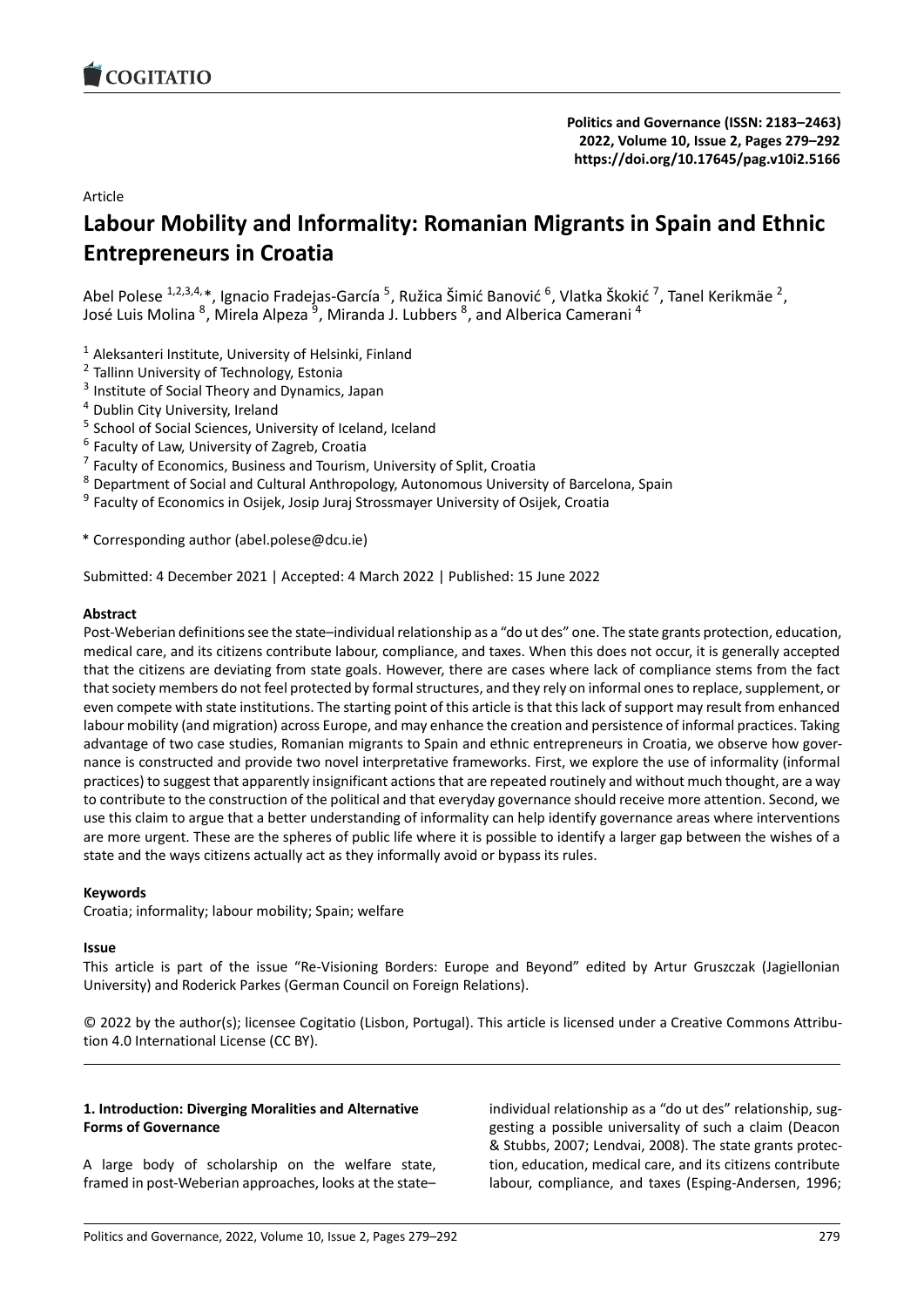Fenger, 2007). When this does not occur, the most imme‐ [diate conclusion is to](https://www.cogitatiopress.com) assume that citizens are deviating from state goals. Indeed, the state and its institutions are selected by the citizens to look after their welfare. As a result, it is people, as individuals or communities, that seem to fail to pay back and need to be encouraged, or coerced, to do so when needed. Yet, a growing body of scholarship has been questioning this top‐down power relationship (Jones, 2007; Kasza, 2002). It has also been suggested that certain regions of the world might have a sui generis mode of constituting welfare that is embed‐ ded in a path‐dependent historical evolution (Draxler & van Vliet, 2010; Hacker, 2009; Kevlihan, 2013). A mis‐ match of expectations between a state and its people can take many forms (Scott, 1998). This phenomenon has been analysed from a holistic historical perspective, arguing that the whole state system can be against all, or at least most, of its citizens (Courtois et al., 1997) as well as by looking at how this affects particular categories of people who are bound by ethnic ties, who belong to a specific economic class (Granovetter, 1983; Scott, 1985), live in a particular area (Davies & Polese, 2015), or share a common ideology.

This article is a further effort in this direction. We explore a range of elements that may worsen the state–citizen relationship and put some people, those already in a vulnerable position regarding the state, in an even weaker one. We refer here to individuals and com‐ munities that sometimes receive little or no attention from the state because they are newcomers to the system or have never truly managed to navigate their envi‐ ronment. These newcomers are either not supported or only partly supported by the state that should look after their welfare. In our specific case, we expect this lack of support likely to become widespread, or simply deeper, in the case of enhanced labour mobility (and migration) across Europe. We subsequently set out to study ethnic entrepreneurship, multicultural relations between migrants, and their novel socio‐cultural settings to examine how governance is constructed and provide two novel interpretative frameworks. First, we explore the use of informality (informal practices) to suggest that apparently insignificant actions that are repeated routinely and without much thought, are a way to con‐ tribute to the construction of the political and that every‐ day governance should receive more attention. Second, we use this claim to argue that a better understanding and measurement of informality can help identify the areas of governance where intervention is more urgent. These are the spheres of public life where it is possible to identify a larger gap between the wishes of a state and the ways citizens actually act as they informally avoid or bypass its rules.

Thanks to two case studies, we examine and dis‐ cuss the different understandings of informality emerg‐ ing from the divergence between state and individual morality. The cases we focus our attention on are not those where individuals violate state principles while

endangering the integrity of those around them. The two cases feature quite different situations and methodolog‐ ical approaches. However, these two cases are also used to give continuity to the dichotomy "beyond" vs. "in spite of" the state (Morris & Polese, 2014). The starting point are edge situations, where individuals do not act the way their state expects them to. In such cases, one can look for contradictions and conflicts between moral boundaries by juxtaposing the way moral values are con‐ structed within a group and are used to renegotiate state's values. However, these contradictions refer to two distinct contexts. In the first (beyond the state), infor‐ mal structures stretch to reach areas of state governance that remain largely unregulated. This may include situ‐ ations where the state claims to regulate but does not provide a sufficient amount of instructions (or not suf‐ ficiently clear instructions) for people to find their way through the maze of rules and obligations. This is shown through the case of ethnic entrepreneurs in Croatia that are supposed to rely, at least theoretically, on a series of structures and institutions that are largely absent or weak. In particular, the Croatian case looks at the networking activities among ethnic entrepreneurs in Croatia and examines in depth the ways ethnic entrepreneurs use different network types to access different resources. Data was gathered through in‐depth interviews with 27 non-native entrepreneurs carried out in periods: January–November 2019 and April 2020–June 2021. The case stresses the importance of informal networks in regular circumstances and its increased importance (yet diminished opportunities) in more demanding cir‐ cumstances such as the Covid‐19 pandemic, natural dis‐ asters, and major regulatory change.

In the second case (in spite of the state), structures are in place and rules exist; however, they are largely designed for insiders, leaving newcomers in a state of limbo which they can out only get out of through infor‐ mal connections, practices, and actions. Romanians in Spain can rely on some solid institutions, but their capac‐ ity to understand and interact with them is limited. The case relies on mixed‐methods research performed between 2017 and 2020, combining multi‐sited ethnog‐ raphy (qualitative interviews, focal groups, and obser‐ vant participation) and a binational link‐tracing survey (Mouw et al., 2014) to connect the transnational per‐ sonal networks of research participants in Spain and Romania (*N* = 495). It ultimately explores the relationship between informality and intra‐EU mobilities (Romanian migrants in Spain), analysing how the informal practices evolve when people migrate from one social and cultural context to another. This is not necessarily due to a sin‐ gle reason but is rather a synergy of cultural, social, eco‐ nomic, and policy factors that do not always match those present in their host country. As a result, a bit of "nego‐ tiation" is required to survive the local environment.

Founded on the above reflections, this article is thus intended to point at ways governance results not only from formal regulation by the state and its institutions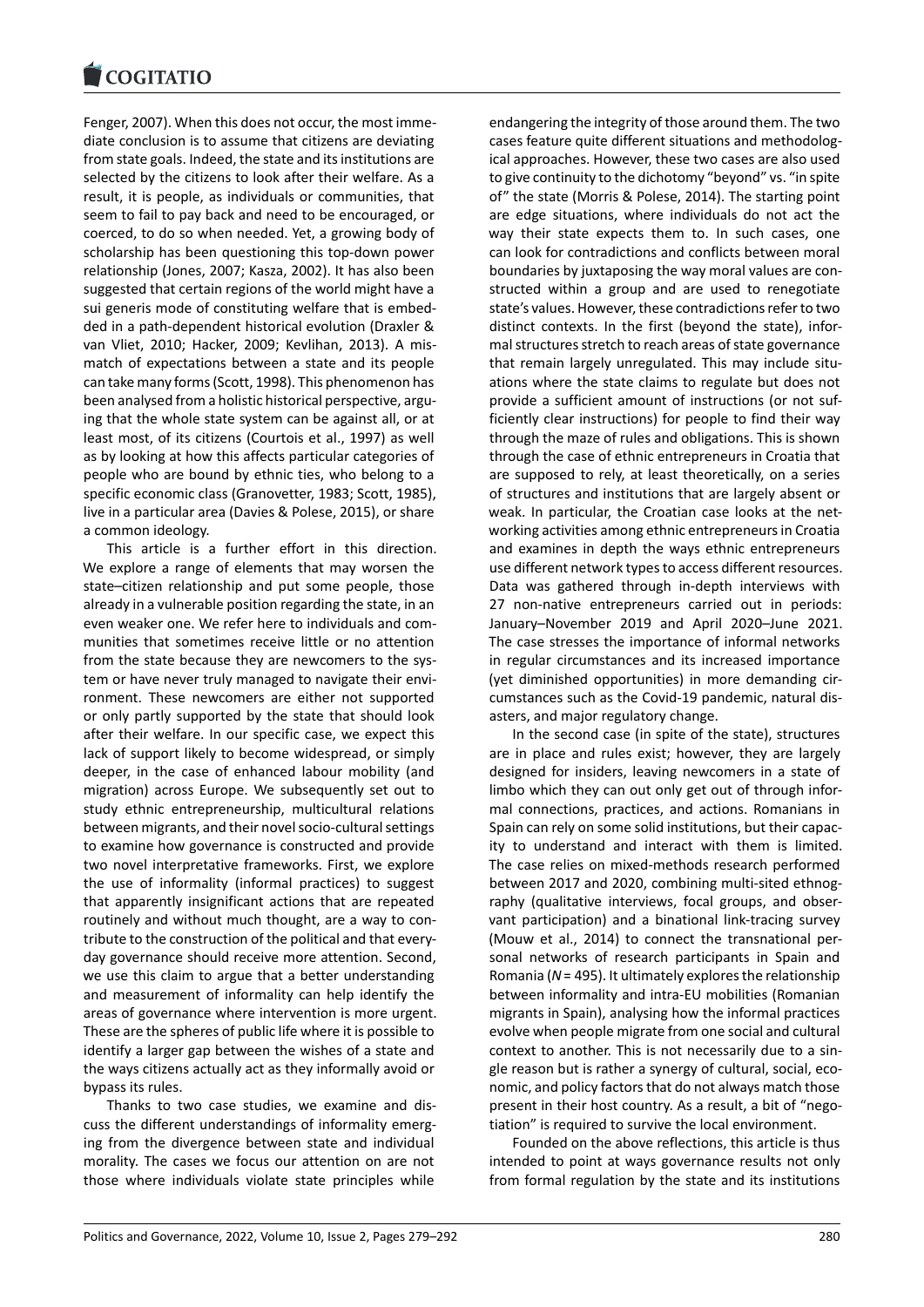but also is the result of synergies between formal and [informal actors, top](https://www.cogitatiopress.com)‐down instructions and bottom‐up attitudes developed by adapting to an overarching con‐ text that does not always take into account the needs of some segments of society. To do this, the next section provides an overview of the main state–citizen debates, and it is followed by two empirical sections which doc‐ ument, first, the synergies between Romanian migrants across two areas of Spain and, second, the dynamics behind ethnic entrepreneurship in Croatia. By looking at the way labour mobility affects, and is affected by, state– citizen relations, our ultimate goal is to unveil a number of hidden mechanisms and unconventional mechanisms of governance that are only visible through an everyday, micro, and hands‐on approach that was possible thanks to engagement in the field with the target groups.

# **2. State–Citizen Relations**

Scholarly discussions about welfare state divergence have relied on the "old vs new" paradigm (Adascalitei, 2012, p. 60), eventually acknowledging the possibility that different political systems may generate "unique hybrids" (Draxler & van Vliet, 2010; Hacker, 2009), map‐ ping possible variations (Ó Beacháin et al., 2012) or con‐ ceptualising possible patterns (Hacker, 2009). The waves of crises which question the success of the state‐centred welfare model and the partly failed transition to private welfare have led some to suggest bringing back what can be called the privatisation of social protection, where private here also refers to the family (Hrzenjak, 2012; Williams & Martínez, 2014). It is this privatisation that, when markets and appropriate governance mechanisms are lacking, pushes people to diversify their risk avoid‐ ance mechanisms (Deacon, 2000; Wood & Gough, 2006). In particular, welfare regimes outside advanced welfare states are characterised by: (a) weak state legitimacy and the marginality of well‐functioning capital and labour markets; (b) the limitations these pose on welfare states' capacity to compensate for social inequalities; (c) social policy needs to account for non‐state actors; (d) social rights/entitlements may arise from domains other than formal state provision, i.e., familial and other informal relationships; and (e) these phenomena and relation‐ ships are path‐dependent and reproduce social stratifi‐ cation, inequalities, and power asymmetries (Wood & Gough, 2006, pp. 1697–1698).

The above discourses have suggested looking more deeply into agency (Cook, 2007) as replacing or supple‐ menting state‐led policies (Polese, Rekhviashvili et al., 2016) to consider the possibility that informality and formality are complementary or that informality may "replace" formal processes and structures. In other words, where the welfare state does not penetrate, wel‐ fare might also be spread through informal channels and redefine the very dynamics underpinning a society (Morris, 2019; Polese et al., 2014). Welfare policies result from negotiation and compromise between very diverse forces that might define a result very distant from the original plan. Some theorists of the state (Migdal, 2001) suggest that state and society mutually constitute, and contribute to, the transformation of each other. The main point here is that in a complex system, where initiators do not always see or even directly influence the result of their choices, the final effects of an input may be very distant from initial intentions.

This opens to the possibility that a given policy could be renegotiated by street‐level bureaucrats or other interest groups, even ingrained cultural norms (Cook, 2007; Morris, 2014) to lead to different ways of welfare provision that are embedded in social structures or sim‐ ply a compromise between how things should work and how they work in reality. In this direction, informal wel‐ fare has been defined as the area between what a state is doing (or claiming to do) and the needs of a society (Polese et al., 2014; see Figure 1).

The area of informal welfare, however, may become substantially large with a variety of economic and non‐economic strategies employed by people to make a living (De Haan, 2012). These include informal practices such as "regular strategies to manipulate or exploit formal rules by enforcing informal norms and personal obligations in formal contexts" (Ledeneva, 2008, p. 119), which penetrate all aspects of public life globally, including economic, social, and political practices (Polese, Morris et al., 2016). They are embedded in market exchanges but also in non‐economic dimensions such as non‐profit activities and in exchanges within personal relationships (Ledeneva, 1998). Their pervasiveness suggests that they are adopted irrespective of the economic circumstances of citizens or countries (Morris & Polese, 2014). Ledeneva (2011, p. 722) stresses the importance of unwritten rules, or "the know‐how needed to 'navigate' between formal and informal sets of constraints." Informal prac‐ tices vary across time and space, responding to cultural, political, and economic transformations (Ledeneva, 2018; Yalcin‐Heckmann, 2014). Informality can take many forms (Polese, 2021); for instance, in the case of Romanians per‐ forming Spanish informal practices, in this article, we talk of *chapuzas* (minor repairs) which makes them known as *manitas* (handymen) who perform good work cheaply. However, beyond localised practices, some tendencies emerged during turbulent transitional times, and the capacity to generate strategic responses (Manolova & Yan, 2002) and create informal networks (Aidis et al., 2008) are here defined as alternative forms of regula‐ tion that often operate outside the state norms. They serve as an alternative social mechanism to support economic interaction where formal institutions are either non‐existent or ineffective (Šimić Banović et al., 2020). They often rely on long-term cultivated exchange of favours or services (Škokić et al., 2019, p. 26) that has become widespread in the region (Puffer et al., 2010). These kinds of mechanisms have encouraged studies on similar widespread practices such as *blat*in Russia, *guanxi* in China, and *veza* in Croatia, as summarised in Table 1.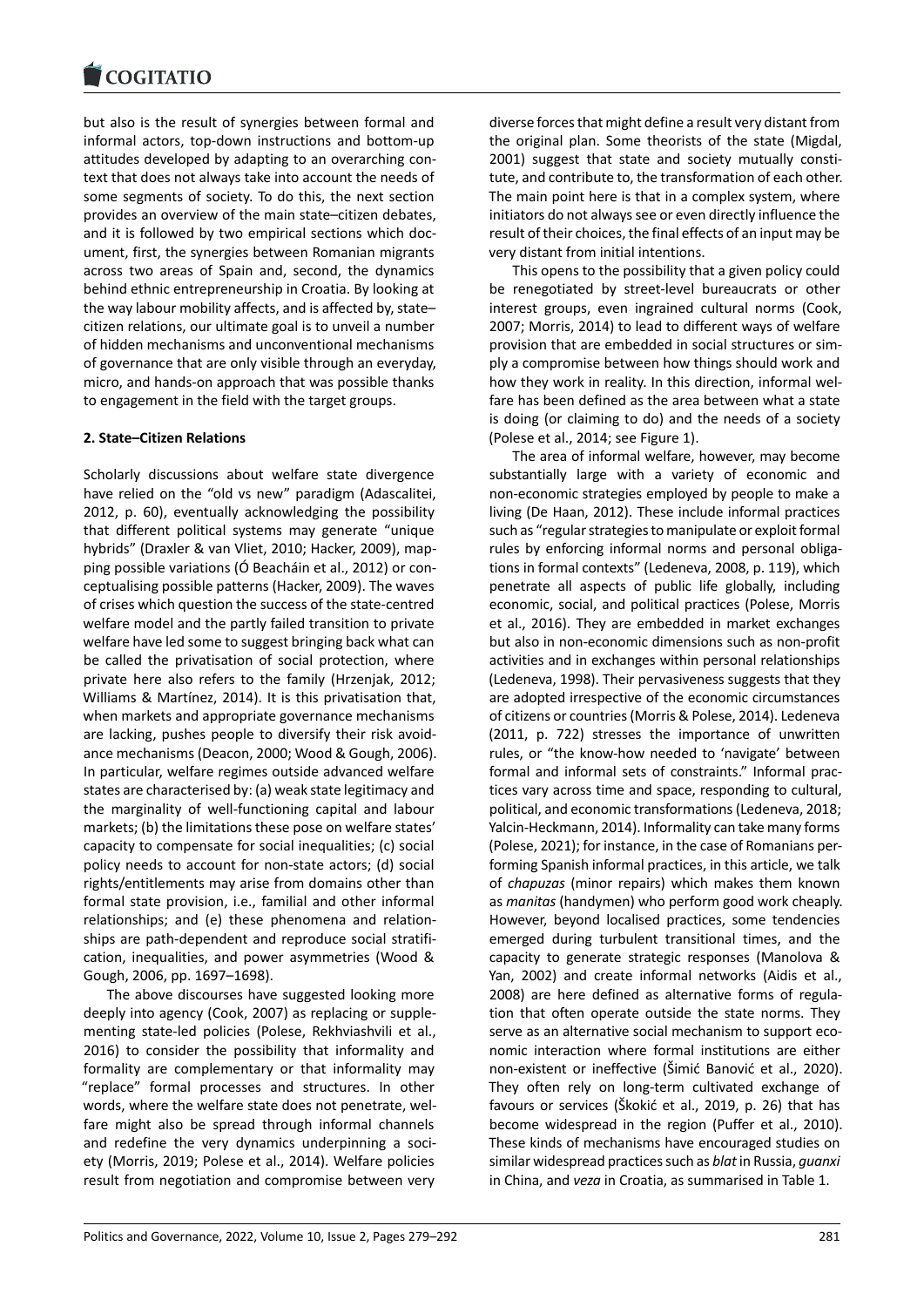

**Figure 1.** Visualising informal welfare in a state.

|  | Table 1. Characteristics of veza, blat, and guanxi. |  |  |  |  |
|--|-----------------------------------------------------|--|--|--|--|
|--|-----------------------------------------------------|--|--|--|--|

|                       | Characteristics                                                                                                              |                                                                                                                               |                                                                                                            |  |  |
|-----------------------|------------------------------------------------------------------------------------------------------------------------------|-------------------------------------------------------------------------------------------------------------------------------|------------------------------------------------------------------------------------------------------------|--|--|
| <b>Attributes</b>     | Veza                                                                                                                         | Blat                                                                                                                          | Guanxi                                                                                                     |  |  |
| Driver for activation | Access to entrepreneurship                                                                                                   | Maximisation of individual<br>values (economy of<br>shortages); access to<br>necessities (food, jobs)                         | Maximisation of the value for<br>a family; moral obligation                                                |  |  |
| Origin                | Transition period (1990s)                                                                                                    | Emergence of socialism; after<br>Russian revolution (1917)                                                                    | Confucianism and ancient<br>Chinese philosophies                                                           |  |  |
| Operating mechanism   | Exchange of favours; one-off<br>reciprocal transaction;<br>transaction to be completed<br>without significant time<br>delays | Exchange of favours; gifts<br>and resources; unlimited<br>exchange of favours; time lag<br>often preferred                    | Exchange of favours, gifts<br>and resources; unlimited<br>exchange of favours; time lag<br>often preferred |  |  |
| Relations             | Short-term; utilitarian                                                                                                      | Continuous and long-term;<br>utilitarian; emotional; social                                                                   | Continuous and long-term;<br>utilitarian; emotional; social                                                |  |  |
| Structure             | Dyadic relationships                                                                                                         | Dyadic relationships with<br>extended vertical and<br>horizontal structures,<br>affiliated with a circle of<br>trusted people | Dyadic relationships often<br>embedded in or influenced<br>by actors outside the dyad                      |  |  |
| Dynamics              | Very dynamic, exchange fairly<br>equal                                                                                       | Very dynamic, exchange fairly<br>unequal                                                                                      | Very dynamic, exchange fairly<br>unequal                                                                   |  |  |
| Diversity             | Diverse, but individual<br>relations not linked in a<br>particular network                                                   | Diverse; vertical and<br>horizontal circles relatively<br>closed                                                              | Diverse; circles open to<br>expansion and can grow<br>easily                                               |  |  |
| Meaning               | Positive                                                                                                                     | Negative, closely linked with<br>corruption                                                                                   | Neutral to positive                                                                                        |  |  |

Source: Škokić et al. (2019, p. 34).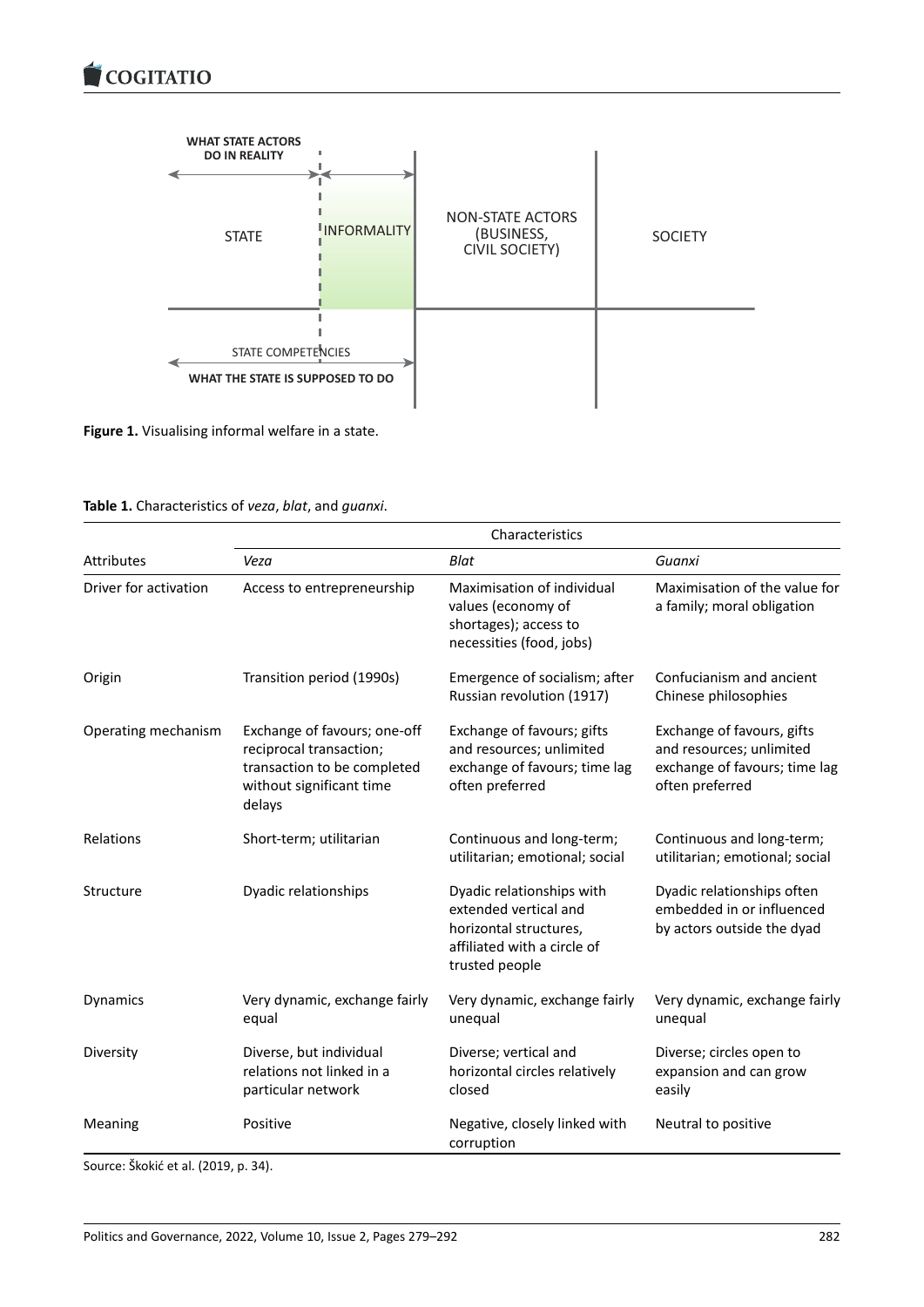Despite their cosmetic differences, the main com‐ [mon point here is t](https://www.cogitatiopress.com)he widespread use of connections to get things done, overcome institutional barriers (Kets de Vries & Florent‐Treacy, 2003), or establish informal networks, increasing the chances of success (Kuznetsov et al., 2000). In some cases, informal practices (Morris, 2015) can make up for the inadequacy of formal finan‐ cial institutions (Peng, 2004) or allow people to engage with authorities. *Veza* has a similar function, helping overcome hostile business environments (Aidis et al., 2008; Ireland et al., 2008). In addition, networks have been defined as horizontal (people supporting other peo‐ ple with similar status) or vertical (belonging to differ‐ ent social strata and linked by kin or personal contacts [see Ledeneva, 2008] to endlessly expand their "friends of friends" circle). This leads to the core of this article, where migration networks, mobility, and informality are intertwined (Fradejas‐García, Polese et al., 2021), which generates awareness of some informal legal pluralism (von Benda‐Beckmann & von Benda‐Beckmann, 2016) embedded in formal vs. informal rules and the relation‐ ship with these rules, as documented in the case stud‐ ies below.

# **3. Informal (Im)mobilities of Romanian Migrants in Spain**

The vast majority of the first wave of Romanian migrants, who arrived in Spain before 2002, used mafia‐like net‐ works to facilitate cross‐border travel and paperwork, paying around \$1,000 for a tourist visa and then either staying hidden or developing ways to cross the bor‐ der with minimal risk (Elrick & Ciobanu, 2009). After 2002 and 2007, immigration requirements changed, and the cost of migrating lowered (INE, 2020), leading to a sharp increase in Romanian migration to Spain; from a few thousand in 1998 to almost 900,000 in 2012 (INE, 2020), they became the largest foreign population in Spain. This slightly changed after the 2008–2014 crisis, but with 671,985 Romanians living in Spain in 2019, they are still the country's second‐largest foreign population (INE, 2020).

The appearance of numerous formal and informal Romanian road transport companies in Spain favoured the arrival of more Romanians, as well as an informal influx of products from Romania to Spain and vice versa, some of which are handmade, as well as unlabelled food and alcohol (Petrescu & Rodriquez, 2006). This flow of products for trading, gifts, or self‐consumption contin‐ ues, and it was as cheap as €1 a kilo in 2020, facilitat‐ ing social remittances that reinforce transnational rela‐ tions (Levitt & Lamba‐Nieves, 2011) and transnational networks of trust (Tilly, 2007). In many cases, items, doc‐ uments, and money (normally small amounts of cash) are sent via international passenger bus routes that ply in both directions between Spain and Romania. This ser‐ vice is widely used due to it being faster, safer, and cheaper than the regular post, even offering hand‐to‐ hand delivery. These practices are combined with travel from Spain to Romania by air, bus, or private cars back and forth for holidays, social events, and arranging bureaucratic necessities (Fradejas‐García, 2021). The for‐ mal and the informal are rarely separated; it has been suggested that the informal is used to "manipulate or exploit the formal rules" (Ledeneva, 2008, p. 119). Examples include those who receive Spanish unemploy‐ ment benefits while in Romania or access regional social and economic benefits by acquiring a Spanish document or keeping residency in Spain by paying someone to reg‐ ister them at their residence (Fradejas‐García, Molina et al., 2021).

During socialism in Romania, instrumental social rela‐ tions were necessary to overcome scarcities, obtain access to good quality services, or resolve legal issues. Despite the fall of socialism, informal networks and prac‐ tices are still fundamental to obtaining access to edu‐ cation, health, business, and the labour market (Stoica, 2012). In this context, neo-liberal reforms amplified the competition for scarce resources, increasing power inequalities in patron–client relations in basic sectors such as the healthcare system (Stan, 2012). In Romania, the "widespread networks of personal exchange and favours [similar to Russian *blat*] have been '*relatii*' (rela‐ tions), '*cunostinte*' (acquaintances), and '*pile*' " (Stoica, 2012, p. 173), where *pile* (or "*A avea o pilă*") refers to con‐ nections that can smooth things out. As Ledeneva (2018) shows, the instrumentality of sociability exists with simi‐ lar patterns under different names worldwide.

In Spain, the informal practice of using social net‐ works to get things done is called *enchufismo*, trans‐ lated directly as "to plug in" (*enchufar*), a figurative way of denoting the practice of "pulling strings." The verb *enchufar* means "to give a position or appointment to someone who does not merit it, through friend‐ ship or political influence" (Real Academia Española, 2020), while *enchufismo* has been defined as "polit‐ ical and social corruption" (Real Academia Española, 2020). Nonetheless, it is common practice within the endogenous Spanish labour market and in Spanish pol‐ itics, which provide opportunities for corrupt practices (Fradejas‐García, 2022). No fewer than 40% of the Spanish population finds work through informal chan‐ nels of relatives, friends, and acquaintances, a much higher percentage than in northern European countries such as the Netherlands, Denmark, or Finland (e.g., Pellizari, 2010, as cited in Vacchiano et al., 2018). Thus, as our participants noted, the Romanian term "*avea o pilă*" translates directly, both in theory and everyday practice, to "*enchufe*.''

Respondents of the study had, on average, been liv‐ ing in Spain for over 10 years and had left employment in Romania, considering Spain to have better opportuni‐ ties. However, the move was just the beginning of a saga through the formalisation of their status while still learn‐ ing the informal rules of the game. Their arrival was the starting point of a long parallel process of formalisation,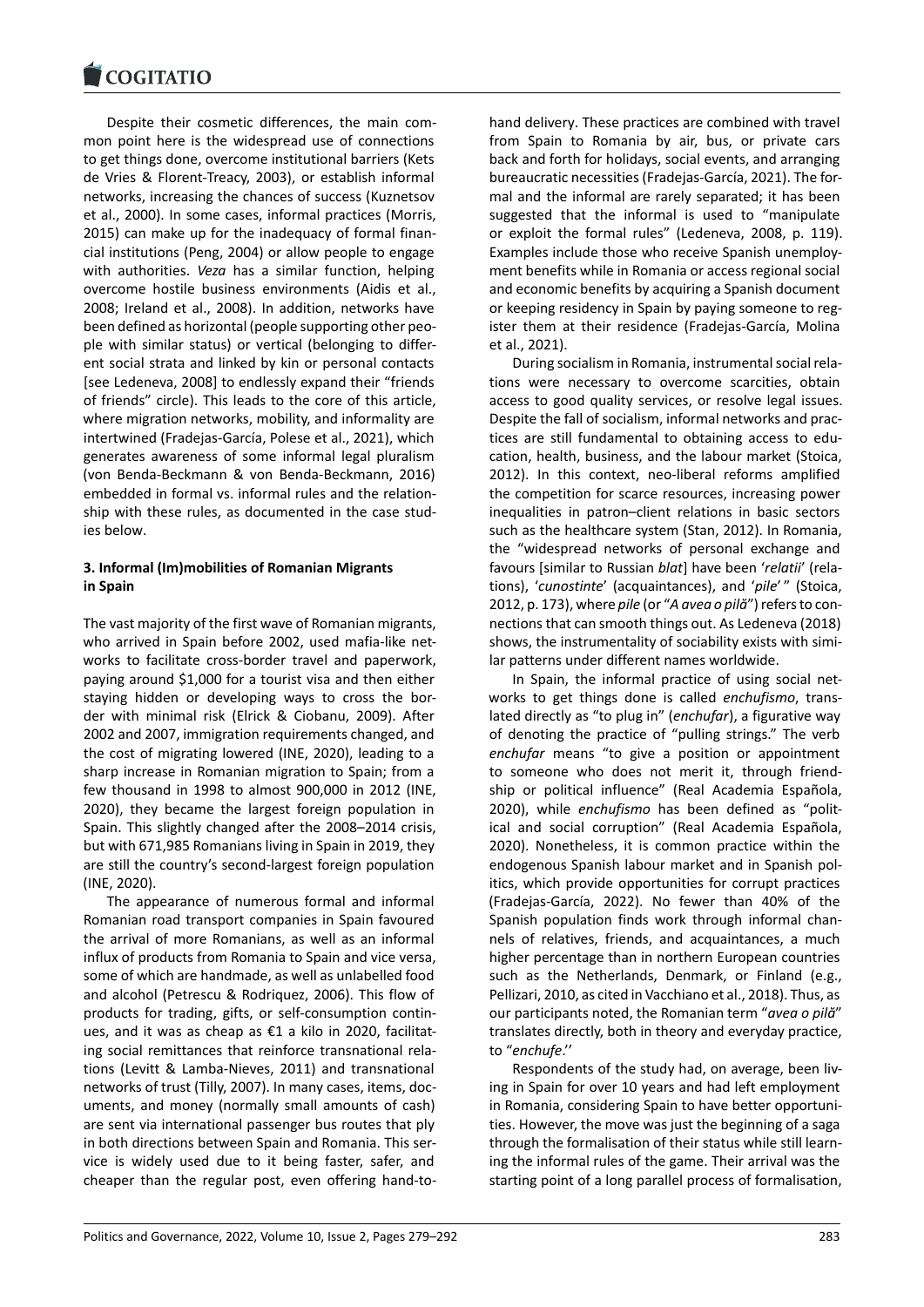with access to formal jobs and administrative regulari[sation occurring alon](https://www.cogitatiopress.com)gside informalisation. This process involves adapting to new informal practices and learn‐ ing the new rules of "informality" through contact with other migrants, the creation of local networks, or by simply gathering together at bars and public spaces with the local host population, who have generally welcomed East Europeans due to cultural similarities, reli‐ gion, or their similar racialisation (whiteness). The jour‐ ney toward formality could take several years and involve passing through several undeclared trust‐building tasks. Once the person becomes known as a hardworking and essential addition to a local business, efforts are made to regularise their position and grant them more respon‐ sibilities. However, trust between parts also contributes to a different kind of informality. In many cases, the employer and employees developed a friendship, or at least closer relations, thus allowing part of the salary to be paid in cash in some sort of family‐style arrangement.

Not all connections were informal and with close peo‐ ple. Non‐state actors also sometimes played a role by providing informal support, such as paying bills, provid‐ ing food, clothes, books, and language courses, backing up registration processes, and even helping Romanian migrants find jobs. Support came from charities as well as formal institutions in Romania that could see opportu‐ nities in liaising with Romanians living in Spain. The result was a net of inter‐ and intragroup solidarity, which was used for various purposes. For example, typically, when a migrant passes away and has no repatriation insurance, nor the money to send the body back to Romania, money boxes are placed in Romanian restaurants, associations, and churches to help the family with the costs.

All these informal activities constituted a gradual for‐ malisation of the workers, some of whom ended up with permanent employment and fully regularised status, especially in areas where formal labour was scarce and Romanians had to work harder, for longer hours, on minimum wages, such as in the ceramics facto‐ ries of Castello (Molina et al., 2018) or agribusinesses in Roquetas de Mar (Fradejas‐García et al., in press). Eventually, this resulted in Romanians accounting for almost 10% (15,748 out of 169,498 inhabitants) of the population in Castello (INE, 2020) in 2017. Roquetas de Mar in 2017 hosted 8,939 Romanians, 9.5% of the total population (INE, 2020).

Informal and solidarity networks were crucial in help‐ ing people find these formal opportunities. Such help could come as a favour or through paying a fee to an informal broker, such as one might pay an employment agency. In some cases, household income is created through undeclared jobs and informal economic activi‐ ties such as house cleaning or temporary or one‐off jobs in agriculture, construction, and services, as well as child‐ care, baking sweets for parties, renting out rooms in their homes, working as a DJ at social events, and even col‐ laborating in transnational enterprises that import and export cars (Fradejas‐García, 2021). It was already sug‐ gested by Hart (1973) that these activities function as a buffer against unemployment.

Eventually, the transnational social fields created by Romanian migrants and their formal and informal activ‐ ities resulted in a whole new generation of Spanish‐ Romanians who enjoy much higher stability than their parents. In 2016 more than 100,000 Romanians under 16 years old had formal residence in Spain (Ministerio de Trabajo y Economía Social de España, 2016). Some were born in Spain, but many others lived in Romania until their parents brought them to Spain in a large‐scale fam‐ ily reunification when Romania entered the EU in 2007 (Marcu, 2015). Family reunification is part of a long settlement and institutionalisation process, which is key to the institutional completeness of demographic enclaves and transnational communities (Molina et al., 2018). It entails the emergence of specific institutions, a more favourable Romanian legislation for citizens abroad, bilat‐ eral agreements, the opening of consulates and cultural centres, and the creation of Romanian associations and church buildings. Also, local institutions in Spain, such as city councils, played a role in migrant settlement by sup‐ porting basic social services, accommodation, and inter‐ cultural activities.

In the hardest times of the economic crisis and its aftermath, some migrants returned to Romania or moved to other EU countries (Viruela & Marcu, 2015), leading to a number of new tendencies: (a) highly mobile people who had experienced circular migration or moved to third countries; (b) people who had migrated unsuccessfully and went back; and (c) peo‐ ple who had returned for work, care for the family or retirement. Some had been living for nearly 20 years in Spain before reaching retirement age. Others had saved money and returned as entrepreneurs, opening small businesses such as bakeries, restaurants, or guest houses, sometimes supported by formal programs from the EU and the Romanian government to promote the return of migrants, granting them 40,000€ to fund a start‐up. However, returning to Romania is not necessar‐ ily easy. Many migrants have children, mortgages, and properties in Spain, and many others have lost the con‐ nections that would help set up new activities and should thus start all over again. Romania is regarded as a backup option compared to remaining in Spain, where the mate‐ rial needs of their life seem easier to meet.

### **4. Ethnic Entrepreneurs in Croatia**

Croatia is below the EU‐28 average for incoming migra‐ tion, with a ratio of 3.8 migrants for every 1,000 peo‐ ple and 0.9% of the population living in the country on a non‐EU passport (Eurostat, 2019). Those migrants that do come are likely to come from neighbouring regions (Bosnia and Herzegovina, Serbia, Kosovo, North Macedonia) or enter the country on a Croatian passport received due to family ties or descent. However, the past years have seen a sharp increase in work permits for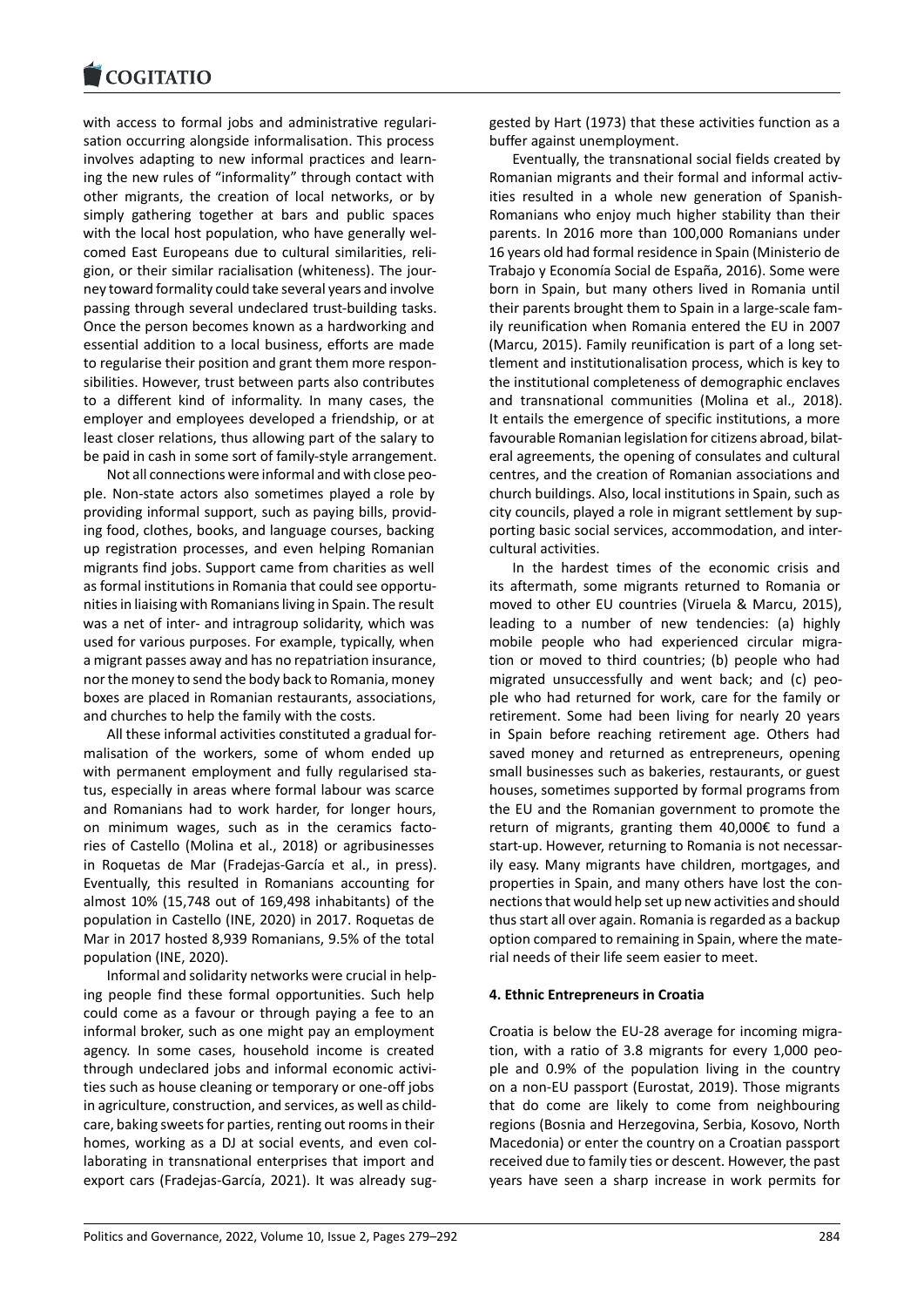non‐EU citizens, with 65,100 issued in 2019, contrasting [with just 231 in 2014](https://www.cogitatiopress.com) (Centre for Peace Studies & Impact Hub Zagreb, 2019).

Small‐ and medium‐sized enterprises account for 99.7% of the total number of enterprises in Croatia, and have an employment share of almost 70% (Alpeza et al., 2018, p. 10). What is also important is that, despite the poor survival rate and lack of growth of established entrepreneurial ventures, well below the EU average, entrepreneurial activity shows good technological readi‐ ness, with 30% of newly started entrepreneurial ven‐ tures in Croatia in 2018 and 28.3% of "established" busi‐ nesses using the latest technology (compared to aver‐ ages of 7.9% and 13.6% across the EU).

In principle, obstacles faced by all entrepreneurs are similar and include administrative burdens, unpre‐ dictable tax regulations, high tax rates, overly restric‐ tive labour regulations, parafiscal charges, corruption, an inadequate health and education system, as well as a limited understanding of entrepreneurship‐related concepts (Brzozowski et al., 2021; Šimić Banović et al., 2022). However, non‐native entrepreneurs face addi‐ tional obstacles, including language barriers and rela‐ tively high costs (and unclear procedures). In addition, the Covid‐19 pandemic and other shocks since the begin‐ ning of 2020 have raised additional formal and informal barriers to ethnic entrepreneurs in Croatia. As shown in Figure 2, that situation is mostly coupled with ambiguous and lengthy procedures when establishing and scal‐ ing up a business, facing natural disasters and applying

for pandemic support aid. In addition, (new) contacts as one of the main assets for running a business became even scarcer once almost all the networking opportuni‐ ties were moved online. Thus, using informal networks in order to compensate for formal deficits and remove or diminish formal obstacles became more difficult. Nevertheless, as discussed later, migrant entrepreneurs have shown a very resilient mindset.

Informal practices usually indicate the deficits in the official structure of society (Ledeneva, 2008) and may serve as either substitutes or complements to the official economy (Aligica & Tarko, 2014; Dreher & Schneider, 2010). Furthermore, in Croatian society, instrumental‐ ising personal connections for "getting things done" is quite usual and expected (Šimić Banović, 2019). However, foreign entrepreneurs are still on their integration path and may not be fully aware of the extent and influence of informality in Croatian professional and private life.

In spite of training initiatives, actions aimed at advo‐ cacy or lobbying remain scarce, and the lack of support‐ ing business networks seems to prevail. Formal struc‐ tures in place to support entrepreneurs seem unreliable and immigrant entrepreneurs are largely unsatisfied with them, raising doubts about the legitimacy of a member‐ ship fee given that—as many report—they do not get anything in return (Šimić Banović et al., 2022). These deficiencies have been addressed through in‐group (eth‐ nic entrepreneurs) solidarity and socialisation (Čapo & Kelemen, 2018, pp. 8–9) which, with time, results in stronger solidarity between foreign entrepreneurs and

|                                        | <b>Key formal barriers</b>                                                                                                                                                                                                                                                                                                                                                                                                                                                              | <b>Key informal barriers</b>                                                                                                                                                                                                                                                                                                                                                                                                                               |
|----------------------------------------|-----------------------------------------------------------------------------------------------------------------------------------------------------------------------------------------------------------------------------------------------------------------------------------------------------------------------------------------------------------------------------------------------------------------------------------------------------------------------------------------|------------------------------------------------------------------------------------------------------------------------------------------------------------------------------------------------------------------------------------------------------------------------------------------------------------------------------------------------------------------------------------------------------------------------------------------------------------|
| Non-EU, less<br>developed<br>countries | • lengthy asylum-seeking procedure (if applicable)                                                                                                                                                                                                                                                                                                                                                                                                                                      | • considered to be even bigger security (and health)<br>threat than before COVID incertainty<br>• perceived to expect social contributions only<br>• ignorance                                                                                                                                                                                                                                                                                             |
| Non-EU,<br>developed<br>countries      | • a work/business permit procedure<br>• a mandatory financial capital (10x or 200 x higher<br>than for the EU / native entrepreneurs)<br>• obligation to employ 3 Croatian citizens<br>· ambiguous/double procedures<br>• new Law on Foreigners-even more unfavourable<br>• the effects of Brexit (if applicable)                                                                                                                                                                       | • emphasised lack of social and cultural capital,<br>i.e. lack of 'safety net'                                                                                                                                                                                                                                                                                                                                                                             |
| EU<br>entrepreneurs                    | • absence of any written instructions in English<br>• front office employees not speaking English                                                                                                                                                                                                                                                                                                                                                                                       | · discrimination (ethnic and racial origin, LGBT,<br>gender, age)<br>· limited openness towards other nationalities,<br>races and religions                                                                                                                                                                                                                                                                                                                |
| <b>Native</b><br>entrepreneurs         | · administrative burden, inneficient public<br>administration<br>• unpredictable regulations, incl. shops possibly<br>closed on Sundays and ambiguous travel<br>restrictions<br>• high tax rates and parafiscal charges<br>• corruption prevalence<br>• weaknesses of the education and health system<br>• arbitrary criteria for COVID support aid<br>• earthquake (and floods) reconstruction activities<br>• damaged offices, retail spaces and homes in<br>Zagreb / Central Croatia | • lack of enrepreneurial spirit<br>• lack of understanding for entrepreneurship<br>• sense of uncertainty due to current health, safety<br>(Zagreb/Central Croatia) and diminished<br>purchasing power conditions<br>• pre-election period (until mid-2020) resulting in<br>pre-election populist (mostly anti-business)<br>decisions and implications of new rules<br>• predominant online networking (that is<br>considered inferior to live networking) |

**Figure 2.** Formal and informal barriers faced by ethnic and native entrepreneurs in Croatia, updated for the Covid‐19 pan‐ demic period. Source: Šimić Banović (2022).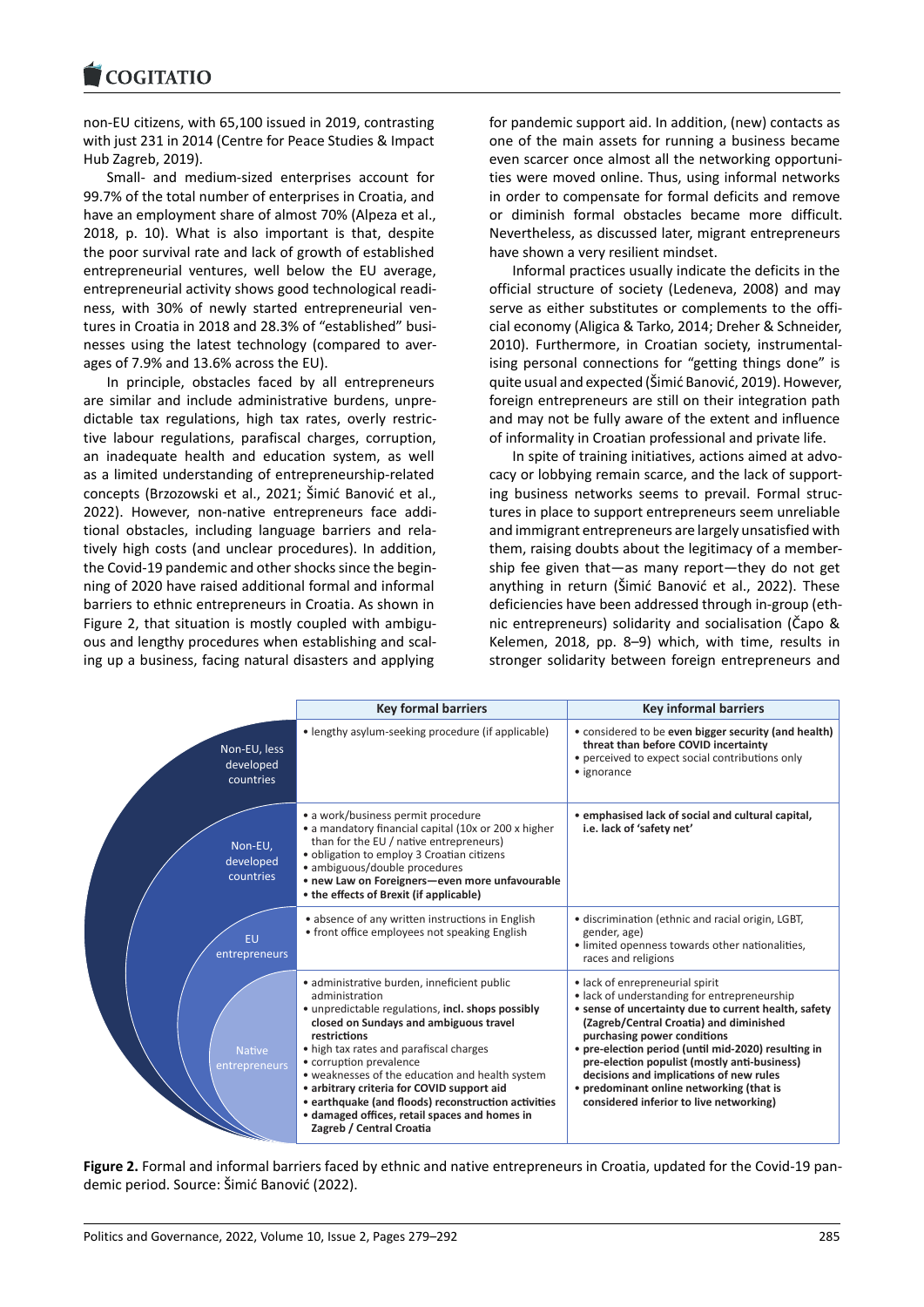a higher degree of reliance on family members who are [often involved in the](https://www.cogitatiopress.com) same business and whose informal networks are, in many cases, considered vital to busi‐ ness development. The immigrant entrepreneurs argue that the (difficult) experience of being an entrepreneur in a rather non-entrepreneurial climate and the intention of staying there made them push their self‐reliance, adaptability, and proactivity. The continuous self‐driven approach of the immigrant entrepreneurs and the sup‐ port of their in‐groups appear to be essential in their survival during both regular circumstances and multiple external shocks. Their perception of Croatia as a pre‐ ferred destination country is largely associated with their formal and informal networks, with the latter being more important. Meaningful support from their family, friends, and acquaintances in Croatia and abroad was already recognised as key pillars of foreign entrepreneurs' pri‐ vate and professional lives. In this respect, a high degree of awareness about the role of connections is visible. As one informant reported, "doing business is possible in Croatia; you just need good and trustworthy local partners, and they exist, in spite of it being hard to find them." Those reliable local partners, recognised as essential for managing businesses in Croatia, include lawyers, accountants, key business partners, and pos‐ sibly co-owners of their own businesses. In a nutshell, the ethic entrepreneurs' map of their key contacts con‐ sists of their foreign peers, family members, and several local partners.

Accountants and lawyers are particularly important in that they might have to explain local cultural nuances or more hostile aspects of national laws and perhaps invest a higher amount of time and effort in the begin‐ ning when ethnic entrepreneurs have little awareness of the local context. Eventually, language barriers might lead entrepreneurs to rely on only those they can communicate with, limiting the amount of information they receive. This may also be reflected in the cre‐ ative ways they develop their businesses, particularly in cases of arbitrary decisions made by public administra‐ tion bodies.

When this is impossible, it leaves entrepreneurs unable to access local business network opportunities in other sectors unless they share common ethnic origins. This highlights what has been described as a two‐speed, or a two‐tier, situation. Foreign entrepreneurs sit on the external layer and have little or at least fewer con‐ tacts with Croatian entrepreneurs while giving prefer‐ ence to creating networks with other non‐Croatians. There are exceptions, and business people do mediate and thus connect foreigners with locals, but there is still widespread use of informal networks to make up for deficient formal ones. Furthermore, the integration with the locals is usually quite slow, especially in cases of different racial backgrounds. That also adds to the importance of the expat networks. Paradoxically, even in the regions like Dalmatia, which have the greatest exposure to foreigners due to tourism and employment in the marine industry, openness towards immigrants is below expectations.

Ethnic communities also sometimes compensate for the lack of official support. Since 2013, the African Society of Croatia has been supporting African‐born peo‐ ple operating in the country. Given the low number of people of African descent living in Croatia, the lack of state-funded initiatives in this direction is clear. Yet, this marginal initiative has attempted to increase awareness about non‐EU realities for locals that seem still far from accepting foreigners (especially those of other races) as their peers, resulting in another "invisible" barrier for the incoming person.

An additional resource used by ethnic entrepreneurs are the channels "back home." In some cases, they men‐ tioned that they become weaker, but in other cases, they can take advantage of connections in their country of origin to find more affordable suppliers or source the goods that are not easily available in Croatia. However, the informal networks and channels used by foreign entrepreneurs seem conceptually different to the local ones. For example, none of the informants had reported using *veza* (Šimić Banović et al., 2022), and many were not even familiar with the concept, although they could indicate an equivalent concept from their home country.

Interestingly enough, there seems to be a different attitude depending on the cultural background of the entrepreneurs, with people coming from countries with more efficient bureaucracies seeming less able to cope with the Croatian one. This gap between their importance and their presence in the studies is particularly evident in the Southeast European countries that have joined or are intending to join the EU; they are expected to be more vulnerable to the free movement of peo‐ ple, labour, and goods. Research (Šimić Banović, 2022; Šimić Banović et al., 2020) confirms that reliance on infor‐ mal networks is essential for private and professional purposes, i. e., as a continuous way to circumvent var‐ ious obstacles and as a key resilience factor during the recent multiple shocks that have occurred. As shown in Figure 2, since the beginning of 2020 in Croatia, the list of unfavourable circumstances grew ever longer: the Covid‐19 pandemic at the global level, Brexit effects at the EU level, natural disasters (two major earthquakes and floods), and the new Law on Foreigners at the national level (Šimić Banović et al., in press). Non‐EU citizens from developing countries are particularly vul‐ nerable, especially those affected by the most recent migrant crisis.

Hence, for these people, informal networks are par‐ ticularly important substitutes for missing or weak for‐ mal institutions. Many immigrant entrepreneurs initiate their networking from expat groups and regularly use them to socialise and obtain essential information. In small countries with a rather small share of foreigners (such as Croatia), the reason may also lie in the relatively low number of entrepreneurs from one single country so that "foreign" solidarity trumps solidarity with people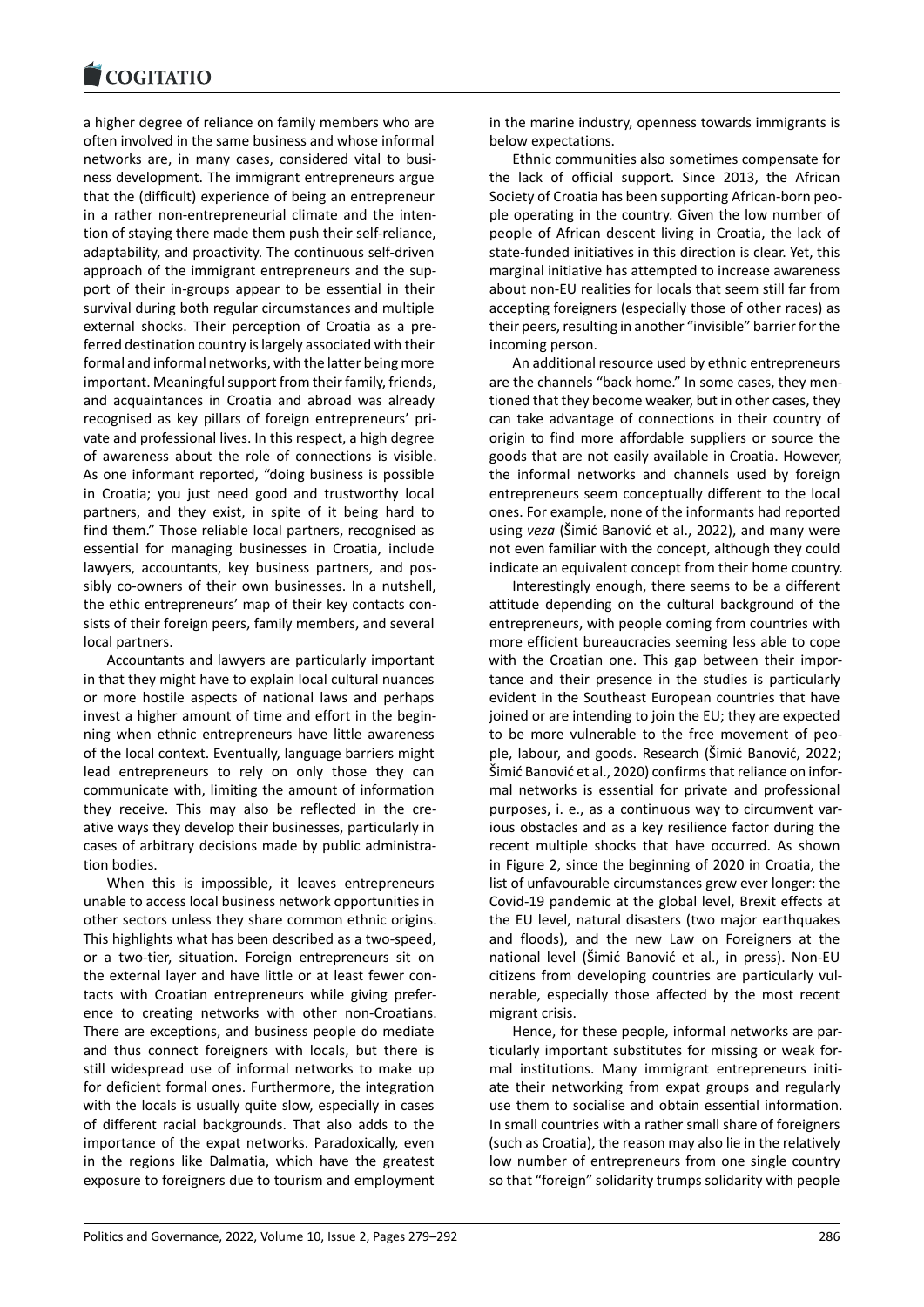from the same country or village. In addition, for prag[matic reasons, peop](https://www.cogitatiopress.com)le choose to stick together depend‐ ing on their speciality.

Experienced English‐speaking Croatian entrepreneurs are often connected to those expat communities. By tak‐ ing advantage of their language asset and their work experience with foreigners, they provide services to a niche not accessible to other Croatian entrepreneurs, resulting in win‐win situations. Ethnic entrepreneurs are used to in‐group cooperation and support as an effi‐ cient way of compensating for formal deficiencies in the business environment. Thus, there is a possibility for these networks to be used formally and to promote integration into the formal business. An association representing ethnic entrepreneurs could further advocate for entrepreneurs' interests and foster their integration into the Croatian business scene.

# **5. Discussion and Conclusion**

In both cases above, a number of unlawful or immoral (from the state perspective) practices emerge. They persist and are at times encouraged by group dynam‐ ics where in‐group acceptance depends on the capac‐ ity of individuals to ascribe to alternative moral orders (Wanner, 2005) or switch between moral principles depending on the situation and the context. In the Romanian case, this becomes more visible. Clear instruc‐ tions and a modus operandi are regularly ignored, although not always and not everywhere, but only when circumstances require it: when individuals find it more convenient than respecting the rules. Migrants fit a given context but bend some particular categories of rules when necessary and seem to fit the "in spite of the state" situation where rules are there and function but remain partly ignored. In the Croatian case, we can instead wit‐ ness some association with the "beyond the state" situ‐ ation (Polese et al., 2018; Polese & Morris, 2015), where formal rules are claimed to be in place but are in fact non‐existent. Many entrepreneurs encounter nothing but barriers when surveying business associations; more‐ over, the rules that regulate the business environment are, in spite of a facade of normality, by and large absent.

In this respect, we suggest that a great deal of interest should be devoted to further exploring the state–citizen relationship and what happens when individual and state moralities do not overlap or even diverge. A grow‐ ing amount of attention in this direction has already expanded the literature devoted to informality and indi‐ vidual or society‐centred accounts contrasting with a state-led view on individual morality (see Morris, 2011; van Schendel & Abraham, 2005) . Indeed, in contrast with the general assumption that the state and citizens are bound by a social contract whose terms are *in primis* defined by the state lies an important question: What happens in cases where the state fails to deliver what it has promised or the citizens are not willing or able to accept the state's morality as their own? This, it has been shown, may occur when an externally imposed view on what is "moral," "fair," or "due" is enforced by the state but not understood by its citizens (Gill, 1998). Ultimately, non‐compliance with state‐mandated instructions does not necessarily imply that citizens plot against the state or undermine its symbolic power. Non‐compliance may also result from citizens' discontent with the state's val‐ ues and impositions or lack of social protection. In such cases, formal structures are replaced, supplemented by, or have to compete with informal ones.

Our intention here was to explore situations where reliance on informal practices becomes sufficiently widespread to talk of a societal tendency, which the state may choose to tolerate or tackle. Whilst institutions can potentially eradicate the habit, a similar habit is likely to emerge if the very societal needs underlying that habit are not addressed properly. This practice rep‐ resents a way for these social actors to look after them‐ selves and indicate that something concrete should be done to address societal needs.

Eventually, a large gap between how things are done and how they should be done can be observed, and citizens, as individuals or associations, move away from state morality to engage in practices that are likely to be punished (if discovered). Minor non‐compliance is some‐ how the norm in a modern state. We have criminal activities, people falling out of the system temporarily, we have deviant social behaviour, and executive forces deal with that. However, when individual welfare becomes the norm for a significant amount of people, one needs to reflect on how the human condition could possibly be improved in that context. The persistence of infor‐ mal practices in the Eurasian context has encouraged scholars to a specific and panoptic view on the role of informality in everyday state–citizen relationships. When a socio‐economic definition of informality is employed, results showed that in areas where societal trust towards state institutions is lower, engagement in relations with fellow citizens (including a form of payments or exchange of favours) is regarded as a necessity, a moral obli‐ gation, and something useful (Polese, 2016; Polese & Stepurko, 2016). When trust towards state and formal institutions is low, citizens prioritise the consolidation of relations with one another while bypassing state institu‐ tions (Polese, 2021). In such cases, high informality levels can be used as a proxy for mistrust towards state institutions, low quality of governance, and to argue that citizens perceive their institutions as weak, incapable, or ineffective.

When this happens, we have a situation in which the state works to liquidate informality at the declara‐ tive level while actually pushing people into informality or reliance on connections. In such a case, using coercive measures to compel people to employ formal channels and avoid informal practices is not necessarily the best strategy. By contrast, rebuilding trust in institutions and state authority might be a better way to encourage peo‐ ple to rely less on informal transactions and connections.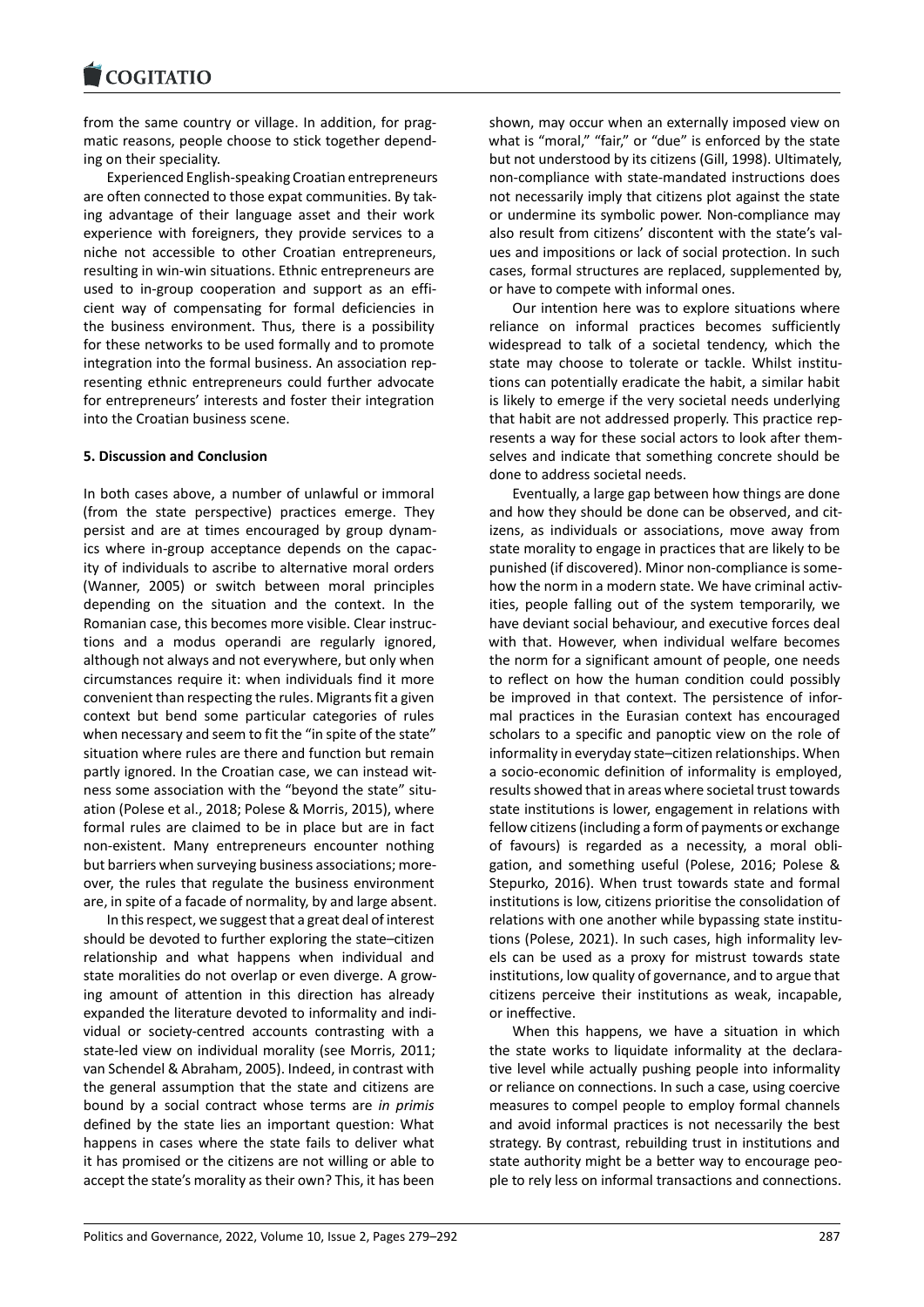#### COQUATIO

| Table 2. Direct (affecting fellow citizens) and indirect (affecting a society) harmfulness and legality. |                                                                                            |                                                               |  |  |
|----------------------------------------------------------------------------------------------------------|--------------------------------------------------------------------------------------------|---------------------------------------------------------------|--|--|
|                                                                                                          | Direct harm (mostly illicit)                                                               | Indirect harm (might be licit)                                |  |  |
| <b>Illegal</b>                                                                                           | Murder, trafficking, dealing hard drugs, ethnic<br>violence (might be licit in some cases) | Fiscal fraud, nepotism, ethnic or religious<br>discrimination |  |  |

Legal Use legal action against unaware people to extort money or property; clauses written in a smaller font at the end of a contract

Source: Polese (2021).

This article has been an attempt to survey elements that may worsen (or improve) the state–citizen rela‐ tionship and put the newcomers in a weak position, where they are not supported or are only partially supported by the state that should look after their wel‐ fare. People engaging with mobility put themselves, in many cases, in a vulnerable position, as the cases of Romanian migrants and ethnic entrepreneurs in Croatia have shown. By investigating the solidarity networks in which these individuals are embedded, we have tried to show the political (and policy) relevance of appar‐ ently insignificant micro and individual actions. This rein‐ forces the claim that everyday governance should be given more attention (Polese et al., 2020). In addition, transcending from a moral judgement on these practices, our interest is to identify areas of governance that need to be addressed most urgently. Where we can identify a gap between state instructions and people's behaviour, this is where intervention is needed.

We are aware that the divergence between individual and state morality may take many forms, includ‐ ing criminal activities. This is why we should help draw the line between what should be partly tolerated and addressed and activities that are clearly in conflict with human dignity. In a previous article, we have suggested that a boundary can be drawn through the direct– indirect harm principle. That is, activities that harm the state and fellow citizens directly should be addressed immediately and prevented. However, activities that harm the state to create space for community benefits without directly harming fellow citizens should be consid‐ ered as a possible starting point for a reflection on how to improve policy‐making, as illustrated in Table 2.

By clearly distinguishing practices, it becomes possi‐ ble to de‐normalise the discourse on informal practice. Policies that target everything that is informal are too dispersive and waste precious resources by allocating "a bit to everything." A deeper understanding of informal‐ ity, by contrast, enables greater focus and concentration of resources on priorities. Further studies on informality should be based on a matrix distinguishing at least what practices are urgent, those where action can be delayed to concentrate on the most urgent issues, and the prac‐ tices that (sometimes against all odds) improve gover‐ nance by informally addressing gaps in policy that even‐ tually benefit society.

### **Acknowledgments**

This research was supported by a Marie Curie Research and Innovation Staff Exchange scheme within the H2020 Programme (grant acronym: New Markets, no: 824027). The research in Spain and Romania was funded by the Ministry of Economy, Industry and Competitiveness— Government of Spain (MINECO‐FEDER; CSO2015–68687‐ P, 2016–2020, and FPI grant number BES‐2016–076859). This article is a part of the Project "Institutional support to the immigrant entrepreneurs in Croatia: Socioeconomic and legal aspects" funded by the University of Zagreb (short‐term research grants obtained in 2020 and 2021).

Laws that favour one (ethnic, religious) group over

others (are licit for the favoured ones)

### **Conflict of Interests**

The author declares no conflict of interest.

# **References**

- Adascalitei, D. (2012). Welfare state development in Cen‐ tral and Eastern Europe: A state of the art litera‐ ture review. *Studies of Transition States and Societies*, *4*(2), 59–70.
- Aidis, R., Estrin, S., & Mickiewicz, T. (2008). Institutions and entrepreneurship development in Russia: A com‐ parative perspective. *Journal of Business Venturing*, *23*(6), 656–672.
- Aligica, P. D., & Tarko, V. (2014). Crony capitalism: Rent seeking, institutions and ideology. *Kyklos*, *67*(2), 156–176.
- Alpeza, M., Oberman, M., & Has, M. (2018). *Small and medium enterprises report—Croatia 2018.* CEPOR— SMEs & Entrepreneurship Policy Center. http:// www.cepor.hr/wp‐content/uploads/2015/04/EN‐ SME‐Report‐2018‐za‐web.pdf
- Brzozowski, J., Šimić Banović, R., & Alpeza, M. (2021). Overcoming constraints to immigrant entrep[reneur‐](http://www.cepor.hr/wp-content/uploads/2015/04/EN-SME-Report-2018-za-web.pdf) [ship in Croatia: The role of formal and informal in](http://www.cepor.hr/wp-content/uploads/2015/04/EN-SME-Report-2018-za-web.pdf)sti‐ tutions. *[Post‐Communist Econ](http://www.cepor.hr/wp-content/uploads/2015/04/EN-SME-Report-2018-za-web.pdf)omies*. Advance online publication. https://doi.org/10.1080/14631377. 2021.1928825
- Čapo, J., & Kelemen, P. (2018). *The city and interna‐ tional migrants*. Institute of ethnology and folklore research. h[ttps://ec.europa.eu/migrant‐integrat](https://doi.org/10.1080/14631377.2021.1928825)ion/ [sites/default/fi](https://doi.org/10.1080/14631377.2021.1928825)les/2019‐09/The\_City\_and\_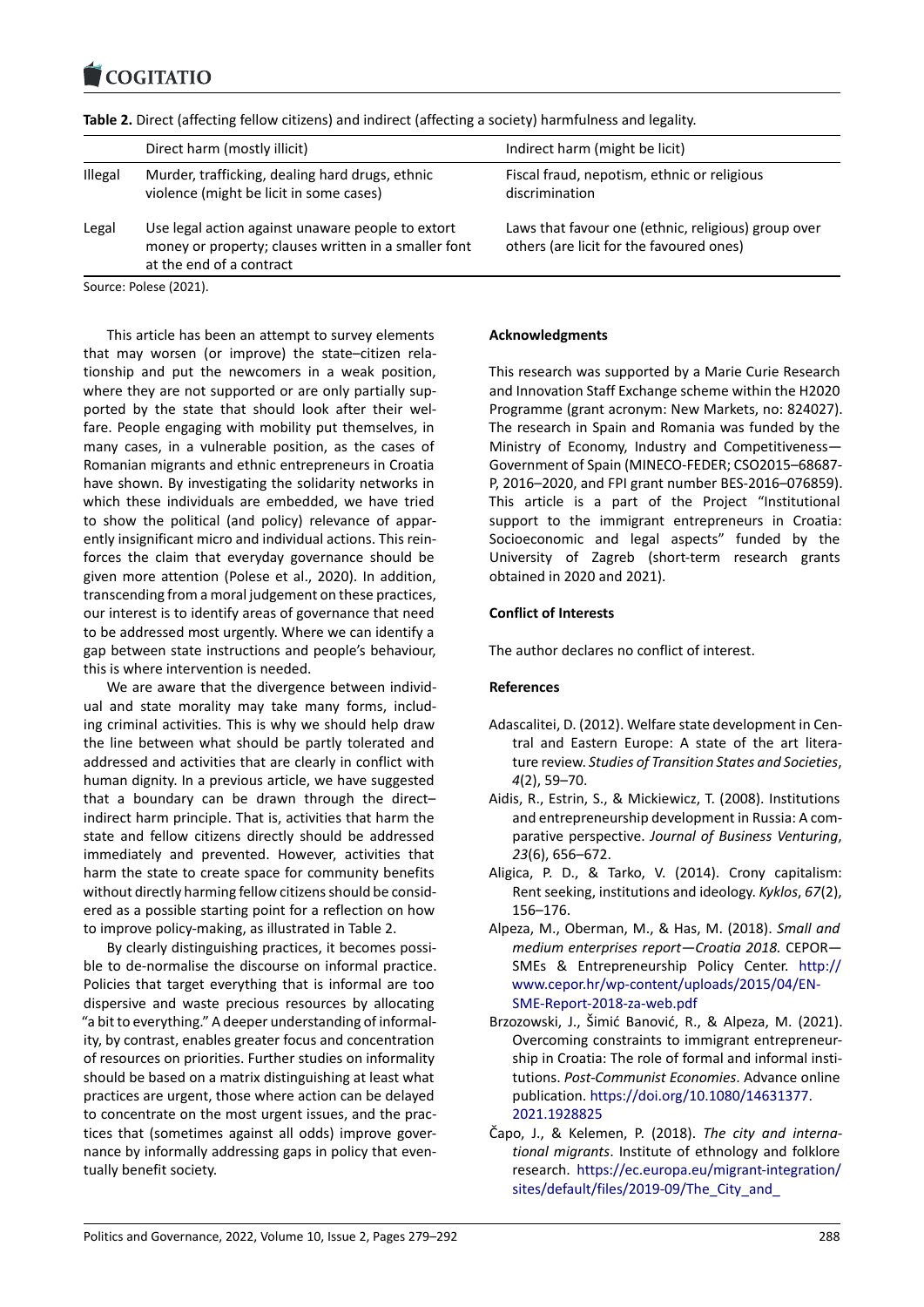# International\_Migrants.pdf

- [Centre for Peace](https://www.cogitatiopress.com) Studies, & Impact Hub Zagreb. (2019). *Country analysis of self‐employment and entrepreneurship initiatives for TCN*. BEST.
- Cook, L. J. (2007). *Postcommunist welfare states: Reform politics in Russia and Eastern Europe*. Cornell Univer‐ sity Press.
- Courtois, S., Werth, N., Panné, J. L., Paczkowski, A., Bar‐ tošek, K., & Margolin, J. L. (1997). *Le livre noir du com‐ munisme: crimes, terreur et repression* [The black book of communism: Crimes, terror, and repression]. Robert Laffont.
- Davies, T., & Polese, A. (2015). Informality and survival in Ukraine's nuclear landscape: Living with the risks of Chernobyl. *Journal of Eurasian Studies*, *6*(1), 35–45.
- Deacon, B. (2000). Eastern European welfare states: The impact of the politics of globalisation. *Journal of Euro‐ pean Social Policy*, *10*(2), 146–161.
- Deacon, B., & Stubbs, P. (Eds.). (2007). *Social policy and international interventions in South East Europe*. Edward Elgar.
- De Haan, L. J. (2012). The livelihood approach: A critical exploration. *Erdkunde*, *66*(4), 345–357.
- Draxler, J., & van Vliet, O. (2010). European social model: No convergence from the East. *Journal of European Integration*, *32*(1), 15–35.
- Dreher, A., & Schneider, F. (2010). Corruption and the shadow economy: An empirical analysis. *Public Choice*, *144*, 215–238.
- Elrick, T., & Ciobanu, O. (2009). Migration networks and policy impacts: Insights from Romanian‐Spanish migrations. *Global Networks*, *9*(1), 100–116.
- Esping‐Andersen, G. (Ed.). (1996). *Welfare states in tran‐ sition: National adaptations in global economies*. SAGE.
- Eurostat. (2019). *Migration and migrant population statistics*. https://ec.europa.eu/eurostat/statistics‐ explained/index.php/Migration\_and\_migrant\_ population\_statistics#Migration\_flows: Immigration to the EU from non-member countries\_[was\\_2.4\\_million\\_in\\_2017](https://ec.europa.eu/eurostat/statistics-explained/index.php/Migration_and_migrant_population_statistics#Migration_flows:_Immigration_to_the_EU_from_non-member_countries_was_2.4_million_in_2017)
- Fen[ger, H. J. M. \(2007\). Welfare regimes in Centra](https://ec.europa.eu/eurostat/statistics-explained/index.php/Migration_and_migrant_population_statistics#Migration_flows:_Immigration_to_the_EU_from_non-member_countries_was_2.4_million_in_2017)l and [Eastern Europe: Incorporating post‐comm](https://ec.europa.eu/eurostat/statistics-explained/index.php/Migration_and_migrant_population_statistics#Migration_flows:_Immigration_to_the_EU_from_non-member_countries_was_2.4_million_in_2017)unist coun‐ [tries in a welfare regime typology.](https://ec.europa.eu/eurostat/statistics-explained/index.php/Migration_and_migrant_population_statistics#Migration_flows:_Immigration_to_the_EU_from_non-member_countries_was_2.4_million_in_2017) *Contemporary [Issues and Ideas in Social Sciences](https://ec.europa.eu/eurostat/statistics-explained/index.php/Migration_and_migrant_population_statistics#Migration_flows:_Immigration_to_the_EU_from_non-member_countries_was_2.4_million_in_2017)*, *3*(3), 1–30.
- Fradejas‐García, I. (2021). Informality on wheels: Infor‐ mal automobilities beyond national boundaries. *Migration Letters*, *18*(2), 148–163.
- Fradejas‐García, I. (2022). Enchufismo. In A. Ledeneva (Ed.), *The global encyclopaedia of informality: Under‐ standing social and cultural complexity*. https:// www.in‐formality.com/wiki/index.php?title= Enchufismo\_(Spain)
- Fradejas‐García, I., Molina, J. L., & Lubbers, M. J. (2021). (Im)mobilities and informality as livelihoo[d strate‐](https://www.in-formality.com/wiki/index.php?title=Enchufismo_(Spain)) [gies in transnational social fields. In A. Pole](https://www.in-formality.com/wiki/index.php?title=Enchufismo_(Spain))se (Ed.), *[Labour mobility and](https://www.in-formality.com/wiki/index.php?title=Enchufismo_(Spain)) precariousness: Why informality ends up replacing and supplementing the state for*

*the invisible and the vulnerable* (pp. 33–67). Palgrave.

- Fradejas‐García, I., Molina, J. L., & Lubbers, M. J. (in press). Migrant entrepreneurs in the "Farm of Europe": The role of transnational structures." *Globalizations*.
- Fradejas‐García, I., Polese, A., & Bhimji, F. (2021). Transnational (im)mobilities and informality in Europe. *Migration Letters*, *18*(2), 121–133.
- Gill, S. S. (1998). *The pathology of corruption*. Harper‐ Collins Publishers India.
- Granovetter, M. (1983). The strength of weak ties: A network theory revisited. *Sociological Theory*, *1*, 201–233.
- Hacker, B. (2009). Hybridisation instead of clustering: Transformation process of welfare policies in Central and Eastern Europe. *Social Policy & Administration*, *43*(2), 152–169.
- Hart, K. (1973). Informal income opportunities and urban employment in Ghana. *The Journal of Modern African Studies*, *11*(1), 61–89.
- Hrzenjak, M. (2012). Hierarchisation and segmentation of informal care markets in Slovenia. *Social Politics*, *19*(1), 38–57.
- INE. (2020). *Spain statistics 2020*. https://www.ine.es/ dyngs/INEbase/es/categoria.htm?c=Estadistica\_ P&cid=1254734710984
- Ireland, R. D., Tihanyi, L., & Webb, J. W. (2008). A tale of two politico‐econo[mic systems: Implica‐](https://www.ine.es/dyngs/INEbase/es/categoria.htm?c=Estadistica_P&cid=1254734710984) [tions for entrepreneurship in Central and East](https://www.ine.es/dyngs/INEbase/es/categoria.htm?c=Estadistica_P&cid=1254734710984)ern Europe. *[Entrepreneursh](https://www.ine.es/dyngs/INEbase/es/categoria.htm?c=Estadistica_P&cid=1254734710984)ip Theory and Practice*, *32*(1), 107–130.
- Jones, R. (2007). *People/states/territories*. Wiley.
- Kasza, G. (2002). The illusion of welfare regimes. *Journal of Social Policy*, *31*(2), 271–287.
- Kets de Vries, M. F., & Florent‐Treacy, E. (2003). Rous‐ tam tariko (a): Russian entrepreneur. *Entrepreneur‐ ship Theory and Practice*, *27*(3), 299–313.
- Kevlihan, R. (2013). Designing social inquiry in Central Asia: A case study of Kyrgyzstan and Tajikistan. *Stud‐ ies of Transitional States and Societies*, *5*(1), 56–66.
- Kuznetsov, A., McDonald, F., & Kuznetsova, O. (2000). Entrepreneurial qualities: A case from Russia. *Journal of Small Business Management*, *38*(1), 101–107.
- Ledeneva, A. (1998). *Russia's economy of favours. Blat, networking and informal exchange*. Cambridge Uni‐ versity Press.
- Ledeneva, A. (2008). Blat and Guanxi: Informal practices in Russia and China. *Comparative Studies in Society and History*, *50*(1), 118–144.
- Ledeneva, A. (2011). Open secrets and knowing smiles. *East European Politics & Societies*, *25*(4), 720–736.
- Ledeneva, A. (2018). *The global encyclopaedia of infor‐ mality: Understanding social and cultural complexity* (Vol. 1/2). UCL Press.
- Lendvai, N. (2008). EU integration and the transforma‐ tion of post-communist welfare: Traversing a "quantum leap"? *Social Policy & Administration*, *42*(5), 504–523.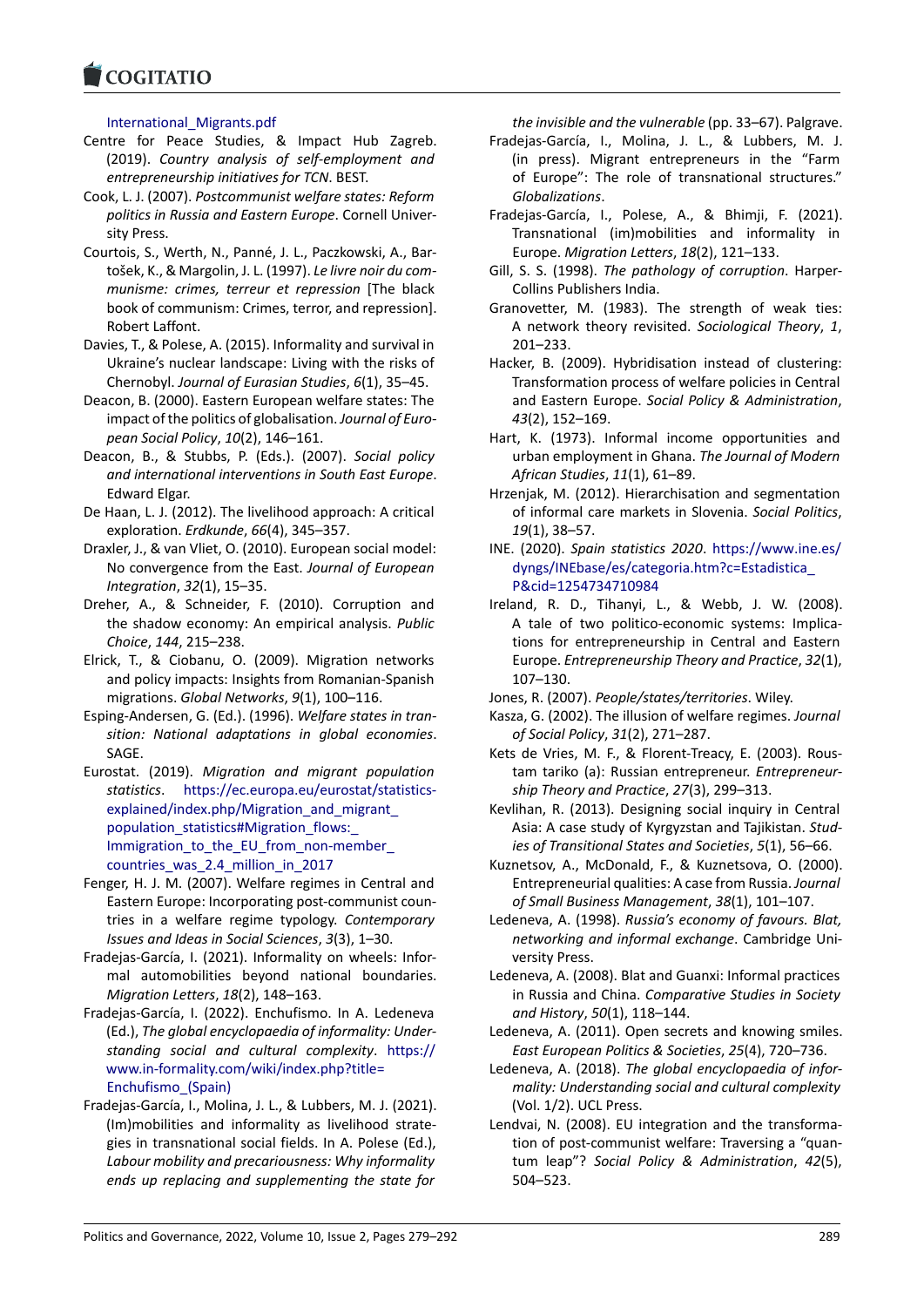- Levitt, P., & Lamba‐Nieves, D. (2011). Social remittances revisited. *Journal of Ethnic and Migration Studies*, *37*[\(1\), 1–22.](https://www.cogitatiopress.com)
- Manolova, T. S., & Yan, A. (2002). Institutional con‐ straints and entrepreneurial responses in a trans‐ forming economy: The case of Bulgaria. *International Small Business Journal*, *20*(2), 163–184.
- Marcu, S. (2015). From the marginal immigrant to the mobile citizen: Reconstruction of identity of Roma‐ nian migrants in Spain. *Population, Space and Place*, *21*(6), 506–517.
- Migdal, J. (2001). *State in society: Studying how states and societies transform and constitute one another*. Cambridge University Press.
- Ministerio de Trabajo y Economía Social de España. (2016). *Anuario de estadísticas* [Statistics year‐ book]. https://www.mites.gob.es/es/estadisticas/ anuarios/2016/index.htm
- Molina, J. L., Martínez‐Cháfer, L., Molina‐Morales, F. X., & Lubbers, M. J. (2018). Industrial districts and migrant enclaves: [A model of interaction.](https://www.mites.gob.es/es/estadisticas/anuarios/2016/index.htm) *European Planning Studies*, *26*[\(6\), 1160–1180](https://www.mites.gob.es/es/estadisticas/anuarios/2016/index.htm).
- Morris, J. (2011). Socially embedded workers at the nexus of diverse work in Russia: An ethnography of blue‐collar informalization. *International Journal of Sociology and Social Policy*, *31*(11/12), 619–631.
- Morris, J. (2014). Moonlighting strangers met on the way: The nexus of informality and blue-collar sociality in Russia. In J. Morris & A. Polese (Eds.), *The infor‐ mal post‐socialist economy: Embedded practices and livelihoods* (pp. 51–66). Routledge.
- Morris, J. (2015). Notes on the "worthless dowry" of Soviet industrial modernity: Making working‐class Russia habitable. *Laboratorium*, *7*(3), 25–48.
- Morris, J. (2019). The informal economy and postsocialism: Imbricated perspectives on labor, the state, and social embeddedness. *Demokratizatsiya: The Journal of Post‐Soviet Democratisation*, *27*(1), 9–30.
- Morris, J., & Polese, A. (2014). Introduction: Endur‐ ing practices, entwined livelihoods. In J. Morris & A. Polese (Eds.), *The informal post‐socialist econ‐ omy: Embedded practices and livelihoods* (pp. 1–18). Routledge.
- Mouw, T., Chavez, S., Edelblute, H., Verdery, A., Car‐ olina, N., & Hill, C. (2014). Binational social networks and assimilation: A test of the importance of transna‐ tionalism. *Social Problems*, *61*(3), 329–359.
- Ó Beacháin, D., Sheridan, V., & Stan, S. (2012). *Life in post‐communist Eastern Europe after EU member‐ ship: Happy ever after?* Routledge.
- Peng, S. (2004). Nonlinear expectations, nonlinear eval‐ uations and risk measures. In J.‐M. Morel, F. Takens, & B. Teissier (Eds.), *Stochastic methods in finance* (pp. 165–253). Springer.
- Petrescu, A., & Rodriquez, V. (2006, July 2). Los Rumanos ya tienen su propio «SEUR» [Romanians already have their own "SEUR"]. *El Mundo*. https://www.

# elmundo.es/suplementos/cronica/2006/557/ 1151791204.html

- Polese, A. (2016). *Limits of a post‐Soviet state: How infor‐ mality replaces, renegotiates and reshapes gover‐ [nance in post‐Soviet Ukraine](https://www.elmundo.es/suplementos/cronica/2006/557/1151791204.html)*. ibidem.
- Pol[ese, A. \(Ed.\). \(2021](https://www.elmundo.es/suplementos/cronica/2006/557/1151791204.html)). *Labour mobility and precarious‐ ness: Why informality ends up replacing and supple‐ menting the state for the invisible and the vulnerable*. Palgrave.
- Polese, A., Kovács, B., & Jancsics, D. (2018). Informality "in spite of" or "beyond" the state: Evidence from Hungary and Romania. *European Societies*, *20*(2), 207–235.
- Polese, A., & Morris, J. (2015). My name is legion. The resilience and endurance of informality beyond, or in spite of, the state. In J. Morris & A. Polese (Eds.), *Informal economies in post‐Socialist spaces: Prac‐ tices, institutions, networks* (pp. 1–27). Palgrave.
- Polese, A., Morris, J., & Kovács, B. (2016). "States" of informality in post‐Socialist Europe (and beyond). *Journal of Contemporary Central and Eastern Europe*, *24*(3), 181–190.
- Polese, A., Morris, J., Kovács, B., & Harboe, I. (2014). "Welfare states" and social policies in Eastern Europe and the former USSR: Where informality fits in? *Journal of Contemporary European Studies*, *22*(2), 184–198.
- Polese, A., Rekhviashvili, L., & Morris, J. (2016). Informal governance in urban spaces: Power, negotiation and resistance among Georgian street vendors. *Geogra‐ phy Research Forum*, *36*, 15–32.
- Polese, A., Seliverstova, O., Cheshkin, A., & Kerikmae, T. (2020). National identity for breakfast: Everyday practices, food consumption and the construction of national narratives in the Baltics. *Nationalities Papers*, *48*(6), 1015–1035.
- Polese, A., & Stepurko, T. (2016). Informalität an höheren Bildungseinrichtungen der Ukraine [Informality in higher educational institutions of Ukraine]. *Ukraine Analysen*, *173*, 2–5.
- Puffer, S. M., McCarthy, D. J., & Boisot, M. (2010). Entrepreneurship in Russia and China: The impact of formal institutional voids. *Entrepreneurship Theory and Practice*, *34*(3), 441–467.
- Real Academia Española. (2020). Enchufismo. In *Real Diccionario de La Lengua Española*. https://dle.rae. es/enchufismo
- Scott, J. (1985). *Weapons of the weak*. Yale University Press.
- Scott, J. (1998). *Seeing like a state*. Yale U[niversity Press.](https://dle.rae.es/enchufismo)
- Ši[mić Banović, R. \(](https://dle.rae.es/enchufismo)2019). *Uhljeb*—A post‐socialist *homo croaticus*: A personification of the economy of favours in Croatia? *Post‐Communist Economies*, *31*(3), 279–300.
- Šimić Banović, R. (2022). *Business survival during multiple external shocks: The case of migrant entrepreneurs and digital nomads in Croatia* (Inter‐ disciplinary management research XVIII). Josip Juraj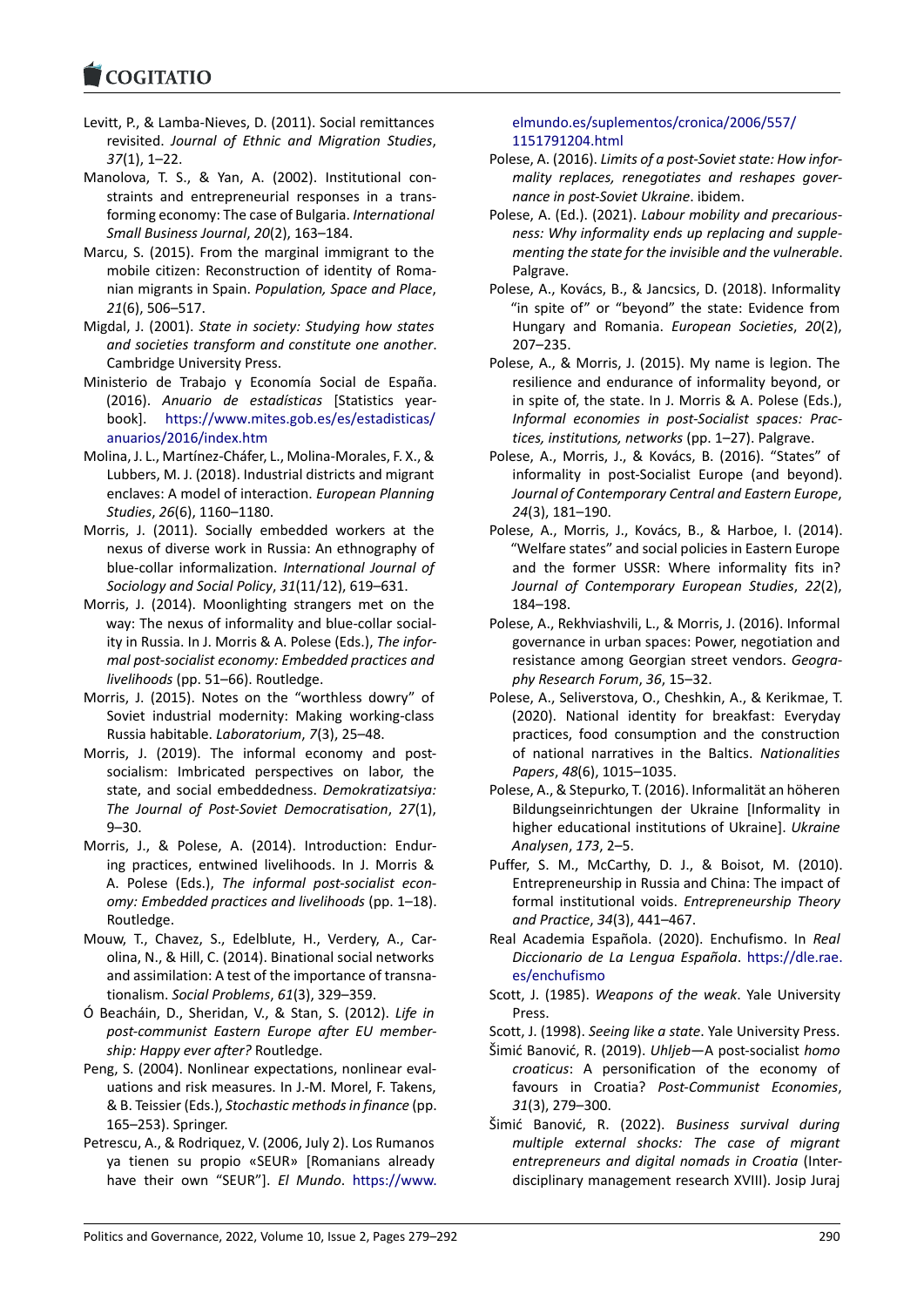#### COMITATIO

Strossmayer University of Osijek; Postgraduate [Doctoral Study P](https://www.cogitatiopress.com)rogram in Management, Pforzheim University; Croatian Academy of Sciences and Arts.

- Šimić Banović, R., Čeh Časni, A., & Vučković, V. (2020). Does the (mis)trust in public institutions lead to greater prevalence of the "economy of favors" in the European Union societies: A business sector perspec‐ tive. In D. Barković, K. Dernoscheg, A. Erceg, J. Glavaš, N. Pap, B. Runzheimer, & D. Wentzel (Eds.), *Interdis‐ ciplinary management research XVI* (pp. 1151–1167). Josip Juraj Strossmayer University of Osijek; Post‐ graduate Doctoral Study Program in Management Hochschule Pforzheim University; Croatian Academy of Sciences and Arts.
- Šimić Banović, R., Škokić, V., & Alpeza, M. (2022). Infor‐ mal networks among immigrant entrepreneurs: Case of Croatia. In A. Polese (Ed.), *Informality, labour mobility and precariousness* (pp. 95–123). Palgrave Macmillan.
- Šimić Banović, R., Škokić, V., Vuckovic, V., & Basarac Ser‐ tić, M. (in press). Immigrant entrepreneurship and resilience during Covid‐19 pandemic: The case of Croatia. In W. Bartlett & M. Uvalic (Eds.), *Towards economic inclusion in the Western Balkans: Chal‐ lenges and opportunities*. Palgrave Macmillan.
- Škokić, V., Lynch, P., & Morrison, A. (2019). Veza: An informal network of tourism entrepreneurs. *Annals of Tourism Research*, *77*, 26–37.
- Stan, S. (2012). Neither commodities nor gifts: Postsocialist informal exchanges in the Romanian health‐ care system. *Journal of the Royal Anthropological Institute*, *18*(1), 65–82.
- Stoica, A. (2012). Old habits die hard? An exploratory ana‐ lysis of communist‐era social ties in post‐communist Romania*. European Journal of Science and Theology*, 8, 171–193.
- Tilly, C. (2007). Trust networks in transnational migration. *Sociological Forum*, *22*(1), 3–24.
- Vacchiano, M., Martí, J., Yepes‐Cayuela, L., & Verd, J. M. (2018). Las redes personales en la inserción laboral juvenil en tiempos de crisis. Un análisis en Barcelona [Personal networks in job insertion among young adults in times of crisis: An analysis in Barcelona]. *Revista Española de Investigaciones Sociológicas*, *161*, 121–140.
- van Schendel, W., & Abraham, I. (2005). *Illicit flows and criminal things: States, borders, and the other side of globalisation*. Indiana University Press.
- Viruela, R., & Marcu, S. (2015). Estrategias de los immigrantes del Este en España durante la crisis económica [Strategies of immigrants from the East in Spain during the economic crisis]. *Publicación Del Instituto Universitario De Estudios Sobre Migra‐ ciones*, *38*, 35–59.
- von Benda‐Beckmann, F., & von Benda‐Beckmann, K. (Eds.). (2016). *Spatialising law: An anthropological geography of law in society*. Routledge.
- Wanner, C. (2005). Money, morality and new forms of exchange in postsocialist Ukraine. Ethnos, *70*(4), 515–537.
- Williams, C., & Martínez, Á. (2014). Explaining crossnational variations in tax morality in the European Union: An exploratory analysis. *Studies of Transition States and Societies*, *6*(1), 5–18.
- Wood, G. D., & Gough, I. (2006). A comparative welfare regimes approach to global social policy. *World Devel‐ opment*, *34*(10), 1696–1712.
- Yalcin‐Heckmann, L. (2014). Informal economy writ large and small: From Azerbaijani herb traders to Moscow shop owners. In J. Morris & A. Polese (Eds.), *The infor‐ mal post‐socialist economy: Embedded practices and livelihoods* (pp. 165–185). Routledge.

# **About the Authors**



**Abel Polese** is docent in East European Studies at the University of Helsinki and works on theory and practice of governance in Europe, Asia, and Latin America. He is also the author of *The SCOPUS Diaries and the (Il)logics of Academic Survival*.



**Ignacio Fradejas‐García** is a post‐doctoral researcher in the School of Social Sciences at the University of Iceland. With extensive fieldwork experience in The Gambia, Chile, Morocco, Haiti, RD Congo, Turkey, Romania, and Spain, he does research in migration, transnationalism, (im)mobilities, human‐ itarianism, and informality. He has been the main editor of the journal *Perifèria* (2018–2021), and his work has been published in various peer‐reviewed journals such as *Social Anthropology* (2019), *Mobilities* (2019), *Migration Letters* (2021), and *Social Inclusion* (2021). https://orcid.org/0000‐0002‐ 2514‐0654